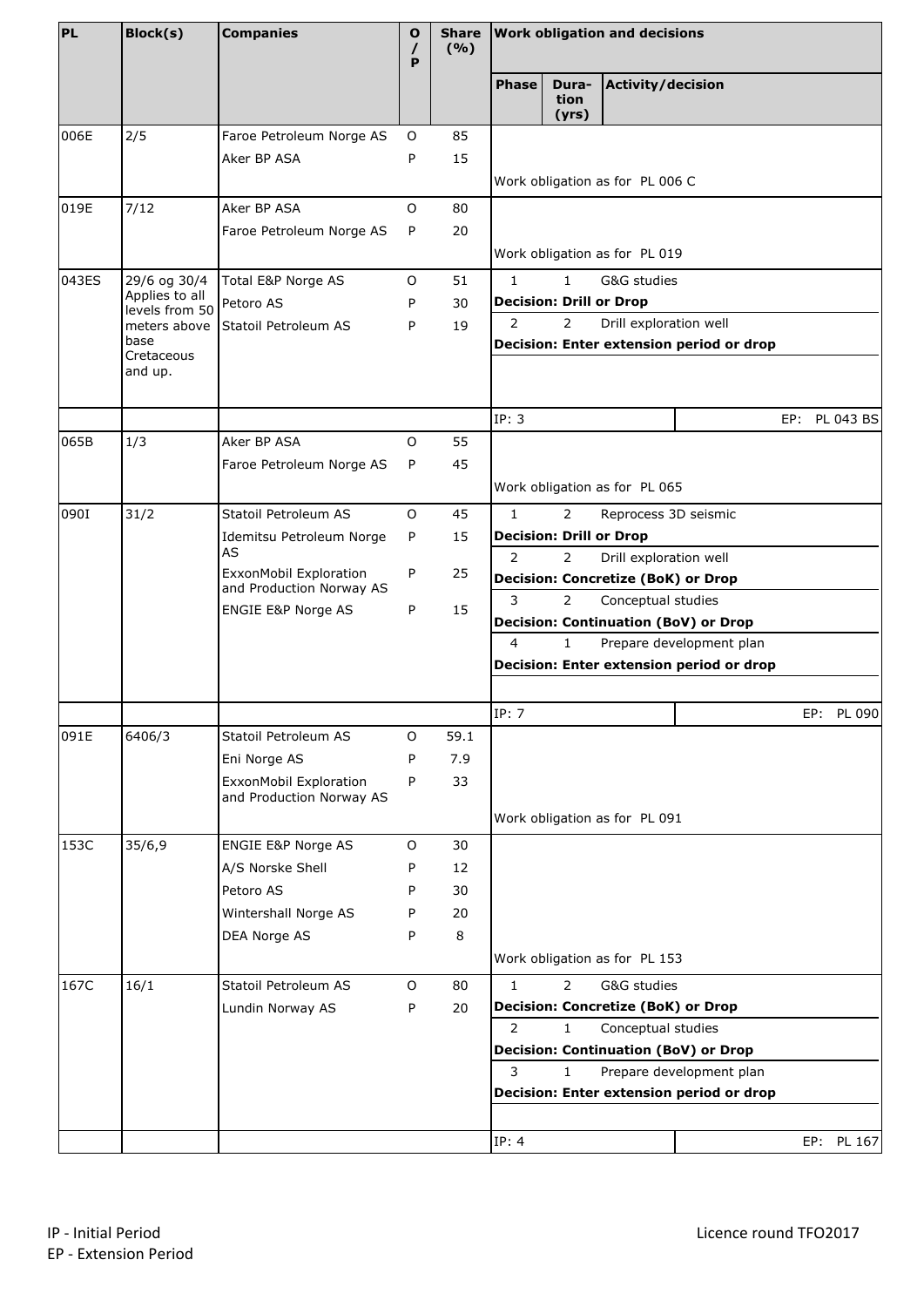| 255D | 6406/5,6        | Total E&P Norge AS               | 0       | 40 |                                                                                                                                                |  |  |  |  |  |
|------|-----------------|----------------------------------|---------|----|------------------------------------------------------------------------------------------------------------------------------------------------|--|--|--|--|--|
|      |                 | Petoro AS                        | P       | 30 |                                                                                                                                                |  |  |  |  |  |
|      |                 | Statoil Petroleum AS             | P       | 30 |                                                                                                                                                |  |  |  |  |  |
|      |                 |                                  |         |    | Work obligation as for PL 255 B                                                                                                                |  |  |  |  |  |
| 263D | 6407/1          | Statoil Petroleum AS             | O       | 70 | $\mathbf{1}$<br>$\mathbf{2}^{\prime}$<br>Reprocess 3D seismic                                                                                  |  |  |  |  |  |
|      |                 | Spirit Energy Norge AS           | P       | 30 | <b>Decision: Drill or Drop</b>                                                                                                                 |  |  |  |  |  |
|      |                 |                                  |         |    | $\overline{2}$<br>$\overline{2}$<br>Drill exploration well (The well can be<br>drilled in PL263 as long as the applied<br>propsect is drilled) |  |  |  |  |  |
|      |                 |                                  |         |    | <b>Decision: Concretize (BoK) or Drop</b>                                                                                                      |  |  |  |  |  |
|      |                 |                                  |         |    | 3<br>$\overline{2}$<br>Conceptual studies                                                                                                      |  |  |  |  |  |
|      |                 |                                  |         |    | <b>Decision: Continuation (BoV) or Drop</b>                                                                                                    |  |  |  |  |  |
|      |                 |                                  |         |    | 4<br>Prepare development plan<br>$\mathbf{1}$                                                                                                  |  |  |  |  |  |
|      |                 |                                  |         |    | Decision: Enter extension period or drop                                                                                                       |  |  |  |  |  |
|      |                 |                                  |         |    |                                                                                                                                                |  |  |  |  |  |
|      |                 |                                  |         |    | IP: 7<br>EP: PL 263                                                                                                                            |  |  |  |  |  |
| 533B | 7219/11         | Lundin Norway AS                 | 0       | 35 |                                                                                                                                                |  |  |  |  |  |
|      |                 | DEA Norge AS                     | P       | 30 |                                                                                                                                                |  |  |  |  |  |
|      |                 | Aker BP ASA                      | P       | 35 |                                                                                                                                                |  |  |  |  |  |
|      |                 |                                  |         |    | Work obligation as for PL 533                                                                                                                  |  |  |  |  |  |
| 554D | 34/5,6          | Total E&P Norge AS               | 0       | 40 | $\mathbf{1}$<br>$\overline{2}$<br>G&G studies                                                                                                  |  |  |  |  |  |
|      |                 | Point Resources AS               | P       | 30 | <b>Decision: Drill or Drop</b>                                                                                                                 |  |  |  |  |  |
|      |                 | Aker BP ASA                      | P       | 30 | $\overline{2}$<br>Drill exploration well (The well can be<br>$\overline{2}$<br>drilled in PL 554 as long as the applied<br>prospect is drilled |  |  |  |  |  |
|      |                 |                                  |         |    | Decision: Enter extension period or drop                                                                                                       |  |  |  |  |  |
|      |                 |                                  |         |    |                                                                                                                                                |  |  |  |  |  |
|      |                 |                                  |         |    | IP: 4<br>EP: PL 554                                                                                                                            |  |  |  |  |  |
| 740C | 31/4            | Faroe Petroleum Norge AS         | O       | 50 |                                                                                                                                                |  |  |  |  |  |
|      |                 | Point Resources AS               | P       | 50 |                                                                                                                                                |  |  |  |  |  |
|      |                 |                                  |         |    | Work obligation as for PL 740                                                                                                                  |  |  |  |  |  |
| 775B | 16/4,5          | ConocoPhillips Skandinavia<br>AS | O       | 40 |                                                                                                                                                |  |  |  |  |  |
|      |                 | Petoro AS                        | P       | 20 |                                                                                                                                                |  |  |  |  |  |
|      |                 | Concedo ASA                      | P       | 20 |                                                                                                                                                |  |  |  |  |  |
|      |                 | Point Resources AS               | P       | 20 |                                                                                                                                                |  |  |  |  |  |
|      |                 |                                  |         |    | Work obligation as for PL 775                                                                                                                  |  |  |  |  |  |
| 777D | 15/5            | Aker BP ASA                      | 0       | 40 |                                                                                                                                                |  |  |  |  |  |
|      |                 | Petoro AS                        | P       | 20 |                                                                                                                                                |  |  |  |  |  |
|      |                 | Wintershall Norge AS             | P       | 20 |                                                                                                                                                |  |  |  |  |  |
|      |                 | Point Resources AS               | P       | 20 |                                                                                                                                                |  |  |  |  |  |
|      |                 |                                  |         |    | Work obligation as for PL 777                                                                                                                  |  |  |  |  |  |
| 810B | $2/1$ og $8/10$ | Faroe Petroleum Norge AS         | $\circ$ | 40 |                                                                                                                                                |  |  |  |  |  |
|      |                 | Aker BP ASA                      | P       | 30 |                                                                                                                                                |  |  |  |  |  |
|      |                 | Spirit Energy Norge AS           | P       | 30 |                                                                                                                                                |  |  |  |  |  |
|      |                 |                                  |         |    | Work obligation as for PL 810                                                                                                                  |  |  |  |  |  |
| 818B | 15/3            | Aker BP ASA                      | 0       | 40 |                                                                                                                                                |  |  |  |  |  |
|      |                 | Statoil Petroleum AS             | P       | 30 |                                                                                                                                                |  |  |  |  |  |
|      |                 | Lime Petroleum Norway            | P       | 30 |                                                                                                                                                |  |  |  |  |  |
|      |                 | AS                               |         |    |                                                                                                                                                |  |  |  |  |  |
|      |                 |                                  |         |    | Work obligation as for PL 818                                                                                                                  |  |  |  |  |  |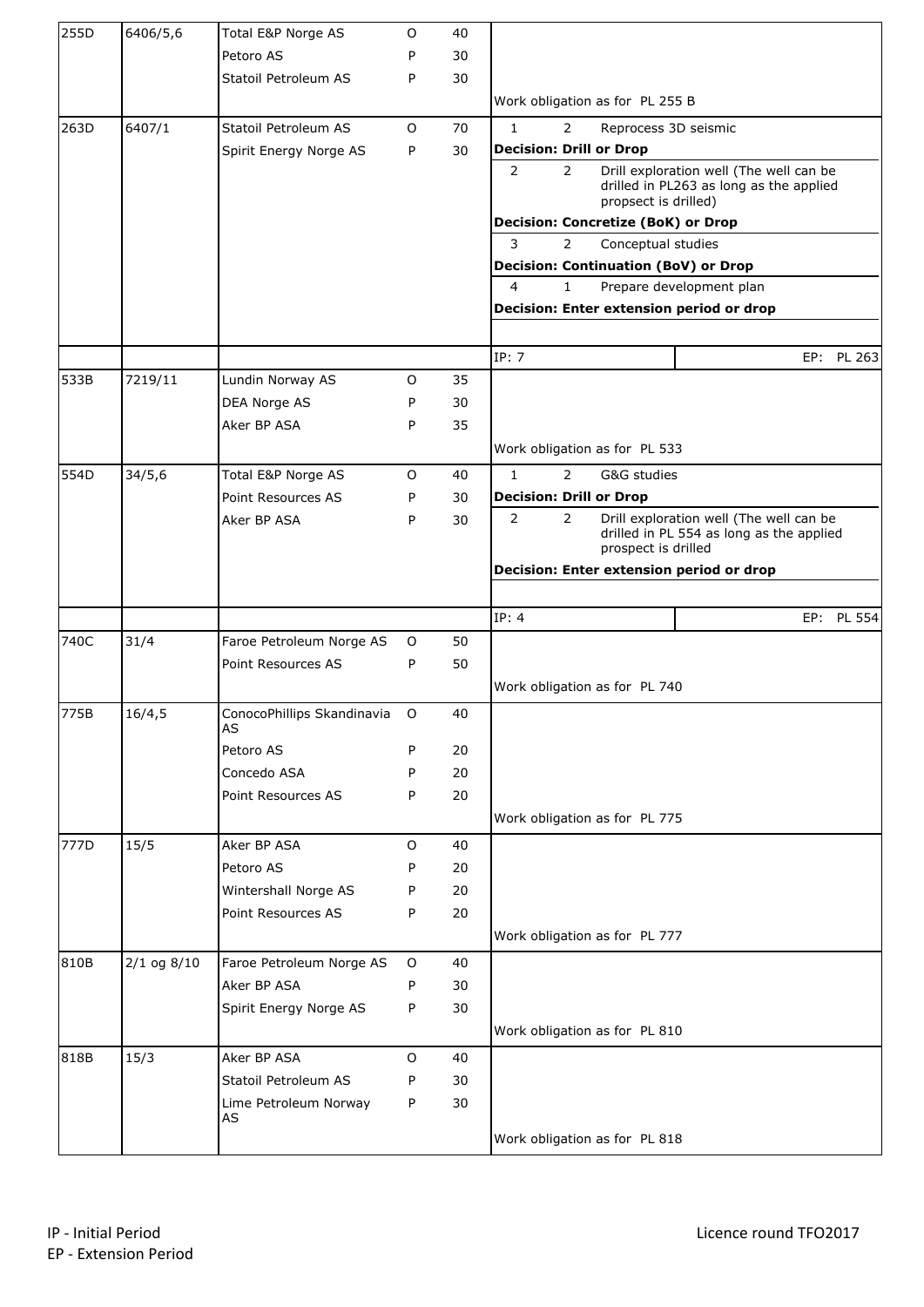| 832B | 6304/2 og      | A/S Norske Shell         | O | 45 |                                                                                                                                                |
|------|----------------|--------------------------|---|----|------------------------------------------------------------------------------------------------------------------------------------------------|
|      | 6404/11        | Petoro AS                | P | 20 |                                                                                                                                                |
|      |                | DEA Norge AS             | P | 15 |                                                                                                                                                |
|      |                | Spirit Energy Norge AS   | P | 20 |                                                                                                                                                |
|      |                |                          |   |    | Work obligation as for PL 832                                                                                                                  |
| 852B | 7322/10,11     | Spirit Energy Norge AS   | O | 60 | $\mathbf{1}$<br>$\overline{2}$<br>G&G studies                                                                                                  |
|      |                | Aker BP ASA              | P | 40 | <b>Decision: Drill or Drop</b>                                                                                                                 |
|      |                |                          |   |    | $\overline{2}$<br>Drill exploration well (The well can be<br>$\overline{2}$<br>drilled in PL 852 as long as the applied<br>prospect is drilled |
|      |                |                          |   |    | Decision: Enter extension period or drop                                                                                                       |
|      |                |                          |   |    |                                                                                                                                                |
|      |                |                          |   |    | IP: 4<br>EP: 30                                                                                                                                |
| 863B | 7/9 og 8/7     | A/S Norske Shell         | O | 60 |                                                                                                                                                |
|      |                | Aker BP ASA              | P | 40 |                                                                                                                                                |
|      |                |                          |   |    | Work obligation as for PL 863                                                                                                                  |
| 875B | 30/10          | Suncor Energy Norge AS   | O | 60 |                                                                                                                                                |
|      |                | Capricorn Norge AS       | P | 40 |                                                                                                                                                |
|      |                |                          |   |    | Work obligation as for PL 875                                                                                                                  |
| 886B | 6307/1,4       | Lundin Norway AS         | O | 40 |                                                                                                                                                |
|      |                | Petoro AS                | P | 20 |                                                                                                                                                |
|      |                | <b>VNG Norge AS</b>      | P | 20 |                                                                                                                                                |
|      |                | Spirit Energy Norge AS   | P | 20 |                                                                                                                                                |
|      |                |                          |   |    | Work obligation as for PL 886                                                                                                                  |
| 904  | $2/9$ og $3/7$ | MOL Norge AS             | O | 30 | $\mathbf{1}$<br>$\overline{2}$<br>Reprocess 3D seismic                                                                                         |
|      |                | Petoro AS                | P | 30 | <b>Decision: Drill or Drop</b>                                                                                                                 |
|      |                | Lundin Norway AS         | P | 20 | $\overline{2}$<br>$\overline{2}$<br>Drill exploration well                                                                                     |
|      |                | Statoil Petroleum AS     | P | 20 | <b>Decision: Concretize (BoK) or Drop</b>                                                                                                      |
|      |                |                          |   |    | 3<br>$\mathbf{2}^{\prime}$<br>Conceptual studies                                                                                               |
|      |                |                          |   |    | <b>Decision: Continuation (BoV) or Drop</b>                                                                                                    |
|      |                |                          |   |    | 4<br>$\mathbf{1}$<br>Prepare development plan                                                                                                  |
|      |                |                          |   |    | <b>Decision: Submit PDO or Drop</b>                                                                                                            |
|      |                |                          |   |    | IP: 7<br>EP: 25                                                                                                                                |
| 905  | 2/2,5          | MOL Norge AS             | O | 50 | $\mathbf{1}$<br>$\mathbf{2}^{\prime}$<br>Acquire 3D seismic                                                                                    |
|      |                | OMV (Norge) AS           | P | 50 | <b>Decision: Drill or Drop</b>                                                                                                                 |
|      |                |                          |   |    | $\overline{2}$<br>$\overline{2}$<br>Drill exploration well                                                                                     |
|      |                |                          |   |    | <b>Decision: Concretize (BoK) or Drop</b>                                                                                                      |
|      |                |                          |   |    | 3<br>$\overline{2}$<br>Conceptual studies                                                                                                      |
|      |                |                          |   |    | <b>Decision: Continuation (BoV) or Drop</b>                                                                                                    |
|      |                |                          |   |    | 4<br>Prepare development plan<br>$\mathbf{1}$                                                                                                  |
|      |                |                          |   |    | <b>Decision: Submit PDO or Drop</b>                                                                                                            |
|      |                |                          |   |    |                                                                                                                                                |
|      |                |                          |   |    | IP: 7<br>EP: 20                                                                                                                                |
| 906  | 7/11,12        | Aker BP ASA              | 0 | 40 | $\mathbf{1}$<br>Acquire and/or reprocess 3D seismic<br>2                                                                                       |
|      |                | Faroe Petroleum Norge AS | P | 20 | <b>Decision: Drill or Drop</b>                                                                                                                 |
|      |                | Maersk Oil Norway AS     | P | 20 | $\overline{2}$<br>Drill exploration well<br>$\overline{2}$                                                                                     |
|      |                | Statoil Petroleum AS     | P | 20 | <b>Decision: Concretize (BoK) or Drop</b><br>3<br>$\overline{2}$<br>Conceptual studies                                                         |
|      |                |                          |   |    | <b>Decision: Continuation (BoV) or Drop</b>                                                                                                    |
|      |                |                          |   |    | 4<br>1<br>Prepare development plan                                                                                                             |
|      |                |                          |   |    | <b>Decision: Submit PDO or Drop</b>                                                                                                            |
|      |                |                          |   |    |                                                                                                                                                |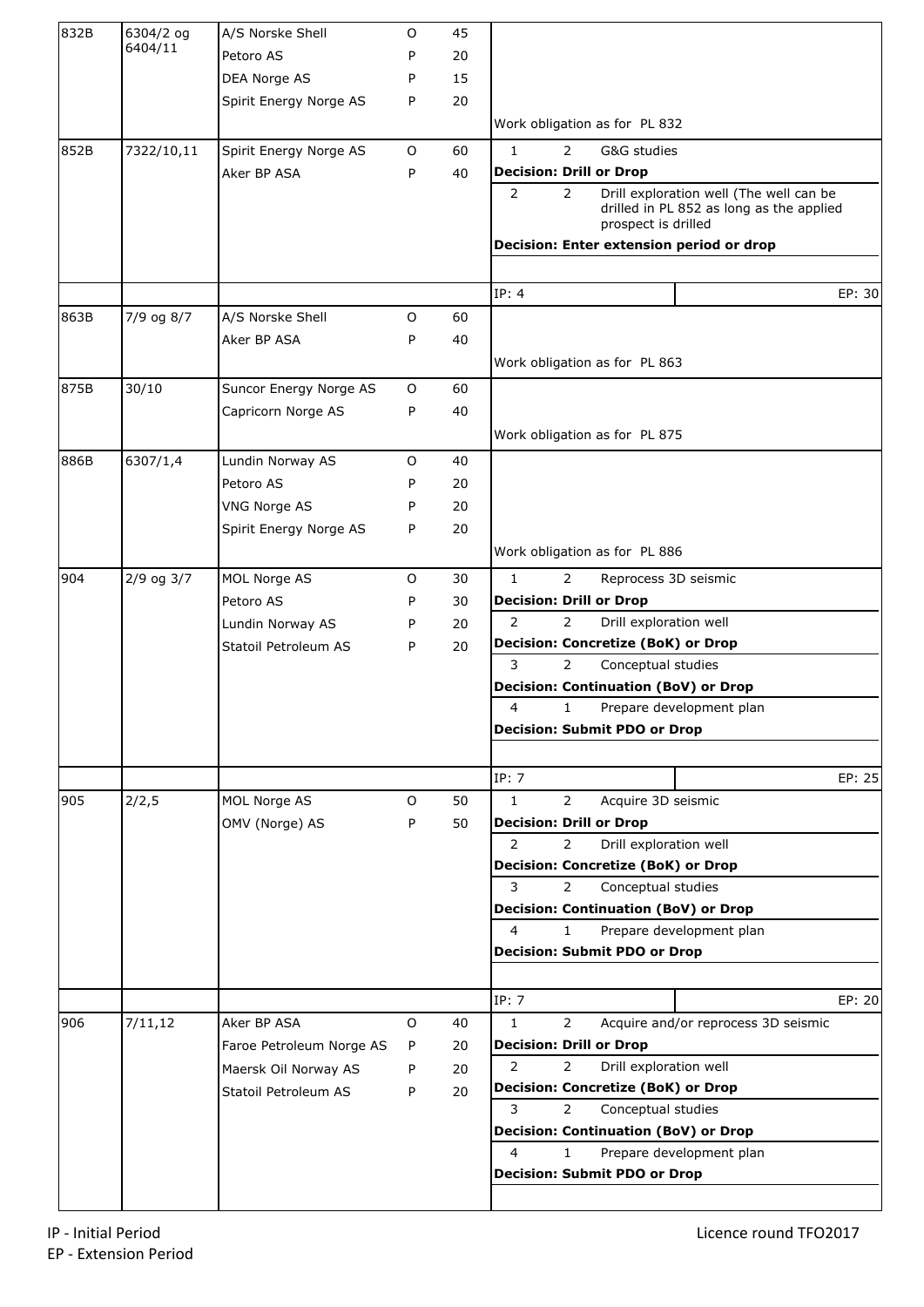|     |                   |                            |   |        | IP: 7          |                |                                             | EP: 20                                     |
|-----|-------------------|----------------------------|---|--------|----------------|----------------|---------------------------------------------|--------------------------------------------|
| 907 | 7/7,8,10,11       | Aker BP ASA                | O | 40     | $\mathbf{1}$   | 3              |                                             | Acquire and/or reprocess 3D seismic        |
|     |                   | Petoro AS                  | P | 20     |                |                | <b>Decision: Drill or Drop</b>              |                                            |
|     |                   | Maersk Oil Norway AS       | P | 20     | $\overline{2}$ | $\overline{2}$ | Drill exploration well                      |                                            |
|     |                   | Wellesley Petroleum AS     | P | 20     |                |                | <b>Decision: Concretize (BoK) or Drop</b>   |                                            |
|     |                   |                            |   |        | 3              | $\overline{2}$ | Conceptual studies                          |                                            |
|     |                   |                            |   |        |                |                | <b>Decision: Continuation (BoV) or Drop</b> |                                            |
|     |                   |                            |   |        | 4              | 1.             |                                             | Prepare development plan                   |
|     |                   |                            |   |        |                |                | <b>Decision: Submit PDO or Drop</b>         |                                            |
|     |                   |                            |   |        |                |                |                                             |                                            |
|     |                   |                            |   |        | IP: 8          |                |                                             | EP: 20                                     |
| 908 | $9/11,12$ og      | Statoil Petroleum AS       | O | 70     | $\mathbf{1}$   | $\overline{2}$ |                                             | Acquire new 2D seismic (new 2D seismic to  |
|     | 10/10,11          | Faroe Petroleum Norge AS   | P | 30     |                |                | new site survey                             | be aquired across prospectiv area. Acquire |
|     |                   |                            |   |        |                |                | <b>Decision: Drill or Drop</b>              |                                            |
|     |                   |                            |   |        | 2              | $\overline{2}$ | Drill exploration well                      |                                            |
|     |                   |                            |   |        |                |                | <b>Decision: Concretize (BoK) or Drop</b>   |                                            |
|     |                   |                            |   |        | 3              | $\overline{2}$ | Conceptual studies                          |                                            |
|     |                   |                            |   |        |                |                | <b>Decision: Continuation (BoV) or Drop</b> |                                            |
|     |                   |                            |   |        | 4              | $\mathbf{1}$   |                                             | Prepare development plan                   |
|     |                   |                            |   |        |                |                | <b>Decision: Submit PDO or Drop</b>         |                                            |
|     |                   |                            |   |        |                |                |                                             |                                            |
|     |                   |                            |   |        | IP: 7          |                |                                             | EP: 20                                     |
| 909 |                   |                            |   |        |                | $\overline{2}$ |                                             |                                            |
|     | $9/3,6$ og $10/4$ | Repsol Norge AS            | O | 70     | 1              |                | G&G studies                                 |                                            |
|     |                   | Skagen44 AS                | P | 30     | $\overline{2}$ | 2              | <b>Decision: Drill or Drop</b>              |                                            |
|     |                   |                            |   |        |                |                | Drill exploration well                      |                                            |
|     |                   |                            |   |        |                |                | <b>Decision: Concretize (BoK) or Drop</b>   |                                            |
|     |                   |                            |   |        | 3              | $\overline{2}$ | Conceptual studies                          |                                            |
|     |                   |                            |   |        |                |                | <b>Decision: Continuation (BoV) or Drop</b> |                                            |
|     |                   |                            |   |        | 4              | $\mathbf{1}$   |                                             | Prepare development plan                   |
|     |                   |                            |   |        |                |                | <b>Decision: Submit PDO or Drop</b>         |                                            |
|     |                   |                            |   |        |                |                |                                             |                                            |
|     |                   |                            |   |        | IP: 7          |                |                                             | EP: 25                                     |
| 910 | 9/2,3             | Repsol Norge AS            | O | 61.111 | $\mathbf{1}$   | $\mathbf{1}$   | G&G studies                                 |                                            |
|     |                   | LOTOS Exploration and      | P | 22.222 |                |                | Decision: Drill or Drop                     |                                            |
|     |                   | Production Norge AS        |   |        | $\overline{2}$ | $\overline{2}$ | Drill exploration well                      |                                            |
|     |                   | OKEA AS                    | P | 16.667 |                |                | <b>Decision: Concretize (BoK) or Drop</b>   |                                            |
|     |                   |                            |   |        | 3              | $\overline{2}$ | Conceptual studies                          |                                            |
|     |                   |                            |   |        |                |                | <b>Decision: Continuation (BoV) or Drop</b> |                                            |
|     |                   |                            |   |        | 4              | 1.             |                                             | Prepare development plan                   |
|     |                   |                            |   |        |                |                | <b>Decision: Submit PDO or Drop</b>         |                                            |
|     |                   |                            |   |        |                |                |                                             |                                            |
|     |                   |                            |   |        | IP: 6          |                |                                             | EP: 15                                     |
| 911 | 16/8              | Point Resources AS         | O | 60     | 1              | $\overline{2}$ | Acquire 3D seismic                          |                                            |
|     |                   | ConocoPhillips Skandinavia | P | 40     |                |                | <b>Decision: Drill or Drop</b>              |                                            |
|     |                   | AS                         |   |        | $\overline{2}$ | $\overline{2}$ | Drill exploration well                      |                                            |
|     |                   |                            |   |        |                |                | <b>Decision: Concretize (BoK) or Drop</b>   |                                            |
|     |                   |                            |   |        | 3              | $\overline{2}$ | Conceptual studies                          |                                            |
|     |                   |                            |   |        |                |                | <b>Decision: Continuation (BoV) or Drop</b> |                                            |
|     |                   |                            |   |        | 4              | 1.             |                                             | Prepare development plan                   |
|     |                   |                            |   |        |                |                | <b>Decision: Submit PDO or Drop</b>         |                                            |
|     |                   |                            |   |        |                |                |                                             |                                            |
|     |                   |                            |   |        | IP: 7          |                |                                             | EP: 25                                     |
|     |                   |                            |   |        |                |                |                                             |                                            |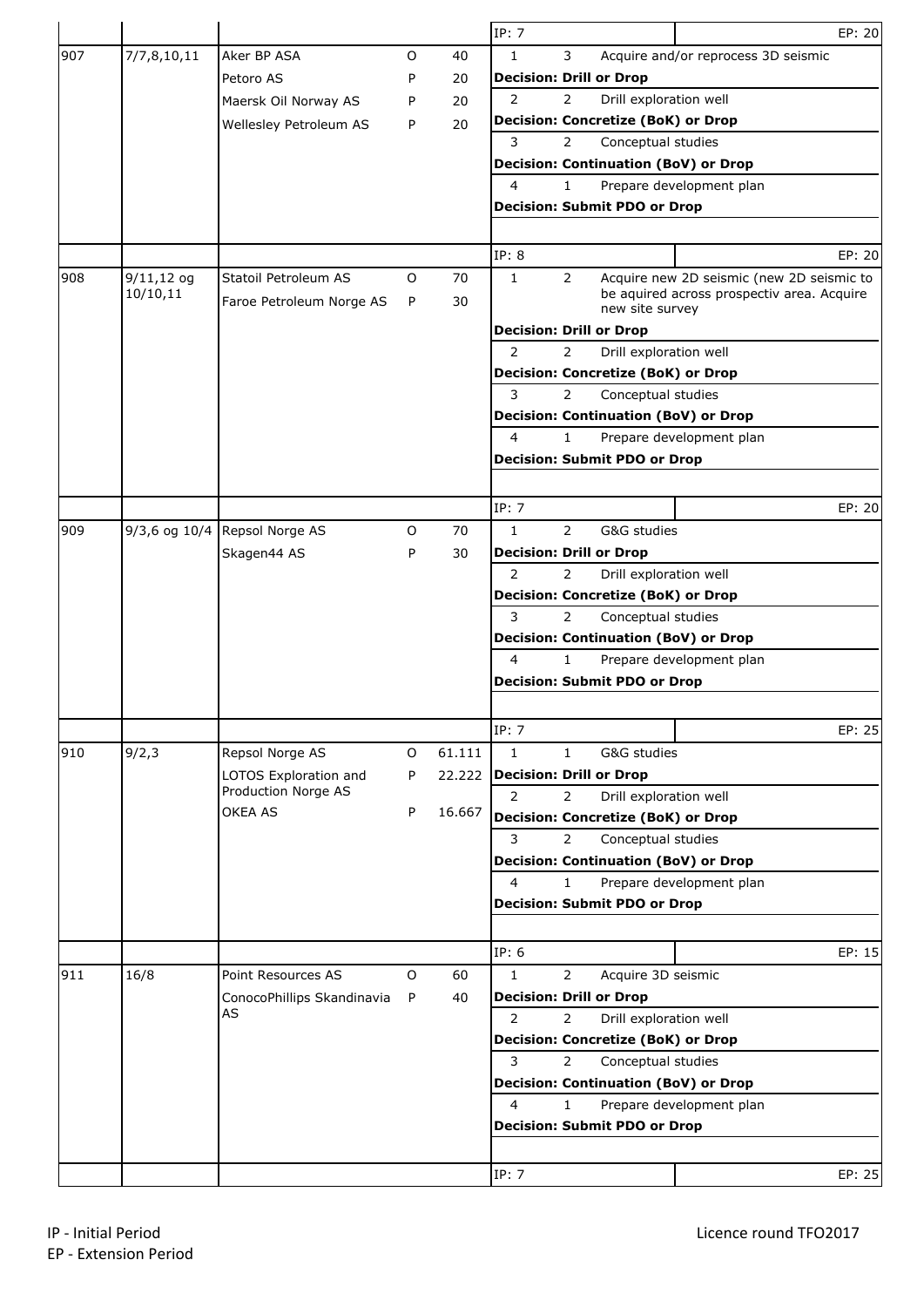| 912  | 16/4, 5, 7                     | ConocoPhillips Skandinavia | O           | 40      | $\mathbf{1}$            | $\overline{2}$ |                                           | Acquire and/or reprocess 3D seismic         |                     |
|------|--------------------------------|----------------------------|-------------|---------|-------------------------|----------------|-------------------------------------------|---------------------------------------------|---------------------|
|      |                                | AS                         |             |         |                         |                | <b>Decision: Drill or Drop</b>            |                                             |                     |
|      |                                | Point Resources AS         | P           | 30      | $\overline{2}$          | $\overline{2}$ | Drill exploration well                    |                                             |                     |
|      |                                | Pandion Energy AS          | P           | 30      |                         |                | <b>Decision: Concretize (BoK) or Drop</b> |                                             |                     |
|      |                                |                            |             |         | 3                       | $\overline{2}$ | Conceptual studies                        |                                             |                     |
|      |                                |                            |             |         |                         |                |                                           | <b>Decision: Continuation (BoV) or Drop</b> |                     |
|      |                                |                            |             |         | 4                       | $\mathbf{1}$   |                                           | Prepare development plan                    |                     |
|      |                                |                            |             |         |                         |                | <b>Decision: Submit PDO or Drop</b>       |                                             |                     |
|      |                                |                            |             |         |                         |                |                                           |                                             |                     |
|      |                                |                            |             |         | IP: 7                   |                |                                           |                                             | EP: 25              |
| 913  | $15/3$ og                      | OMV (Norge) AS             | $\mathsf O$ | 50      | $\mathbf{1}$            | $\overline{2}$ | Reprocess 3D seismic                      |                                             |                     |
|      | 24/12                          | Repsol Norge AS            | P           | 50      |                         |                | <b>Decision: Drill or Drop</b>            |                                             |                     |
|      |                                |                            |             |         | 2                       | $\overline{2}$ | Drill exploration well                    |                                             |                     |
|      |                                |                            |             |         |                         |                | <b>Decision: Concretize (BoK) or Drop</b> |                                             |                     |
|      |                                |                            |             |         | 3                       | $\overline{2}$ | Conceptual studies                        |                                             |                     |
|      |                                |                            |             |         |                         |                |                                           | <b>Decision: Continuation (BoV) or Drop</b> |                     |
|      |                                |                            |             |         | $\overline{\mathbf{4}}$ | $\mathbf{1}$   |                                           | Prepare development plan                    |                     |
|      |                                |                            |             |         |                         |                | <b>Decision: Submit PDO or Drop</b>       |                                             |                     |
|      |                                |                            |             |         |                         |                |                                           |                                             |                     |
|      |                                |                            |             |         | IP: 7                   |                |                                           |                                             | EP: 15              |
| 914S | 16/1                           | Aker BP ASA                | O           | 34.7862 | $\mathbf{1}$            | $\overline{2}$ | G&G studies                               |                                             |                     |
|      | Stratigraphica<br>I levels     | Lundin Norway AS           | P           | 1.385   |                         |                |                                           | Decision: Enter extension period or drop    |                     |
|      | between base                   | VNG Norge AS               | P           | 3.023   |                         |                |                                           |                                             |                     |
|      | upper Jurassic                 | Statoil Petroleum AS       | P           | 41.473  |                         |                |                                           |                                             |                     |
|      | and 100<br>meters below        | Wintershall Norge AS       | P           | 6.4615  |                         |                |                                           |                                             |                     |
|      | base Jurassic.                 | OKEA AS                    | P           | 0.554   |                         |                |                                           |                                             |                     |
|      | Stratigraphica<br>I levels     | Spirit Energy Norge AS     | P           | 12.3173 |                         |                |                                           |                                             |                     |
|      | between base                   |                            |             |         |                         |                |                                           |                                             |                     |
|      | upper Jurassic<br>and 100      |                            |             |         |                         |                |                                           |                                             |                     |
|      | meter below                    |                            |             |         |                         |                |                                           |                                             |                     |
|      | base Jurassic                  |                            |             |         |                         |                |                                           |                                             |                     |
|      | Stratigraphica                 |                            |             |         |                         |                |                                           |                                             |                     |
|      | I levels                       |                            |             |         |                         |                |                                           |                                             |                     |
|      | between base<br>upper Jurassic |                            |             |         |                         |                |                                           |                                             |                     |
|      | and 100                        |                            |             |         |                         |                |                                           |                                             |                     |
|      | meter below<br>base Jurassic   |                            |             |         |                         |                |                                           |                                             |                     |
|      |                                |                            |             |         |                         |                |                                           |                                             |                     |
|      |                                |                            |             |         | IP: 2                   |                |                                           |                                             | EP: IVAR AASEN UNIT |
| 915  | $16/1$ og                      | Aker BP ASA                | 0           | 35      | $\mathbf{1}$            | $\mathbf{1}$   | G&G studies                               |                                             |                     |
|      | 25/10                          | Statoil Petroleum AS       | P           | 50      |                         |                | <b>Decision: Drill or Drop</b>            |                                             |                     |
|      |                                |                            |             |         | 2                       | $\overline{2}$ | Drill exploration well                    |                                             |                     |
|      |                                | Spirit Energy Norge AS     | P           | 15      |                         |                | <b>Decision: Concretize (BoK) or Drop</b> |                                             |                     |
|      |                                |                            |             |         | 3                       | $\overline{2}$ | Conceptual studies                        |                                             |                     |
|      |                                |                            |             |         |                         |                |                                           | <b>Decision: Continuation (BoV) or Drop</b> |                     |
|      |                                |                            |             |         | $\overline{\mathbf{4}}$ | $\mathbf{1}$   |                                           | Prepare development plan                    |                     |
|      |                                |                            |             |         |                         |                | <b>Decision: Submit PDO or Drop</b>       |                                             |                     |
|      |                                |                            |             |         |                         |                |                                           |                                             |                     |
|      |                                |                            |             |         |                         |                |                                           |                                             |                     |
|      |                                |                            |             |         | IP: 6                   |                |                                           |                                             | EP: 20              |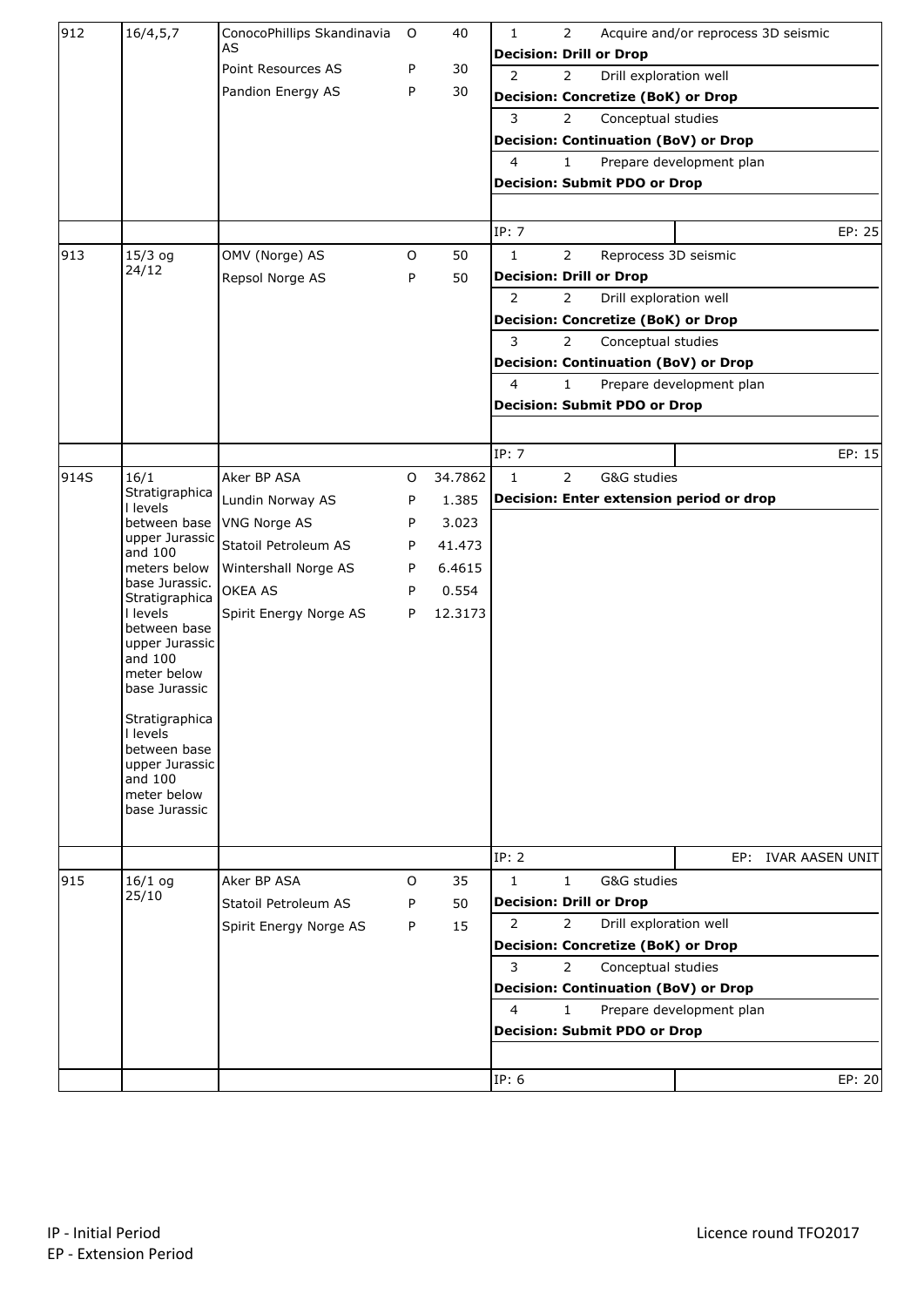| 916  | $16/2$ og                     | Aker BP ASA                                  | O | 40 | $\mathbf{1}$<br>2<br>Drill one firm exploration well                            |
|------|-------------------------------|----------------------------------------------|---|----|---------------------------------------------------------------------------------|
|      | 25/11                         | Petoro AS                                    | P | 20 | <b>Decision: Concretize (BoK) or Drop</b>                                       |
|      |                               | Lundin Norway AS                             | P | 20 | 2<br>Conceptual studies<br>$\mathbf{2}^{\prime}$                                |
|      |                               | Statoil Petroleum AS                         | P | 20 | <b>Decision: Continuation (BoV) or Drop</b>                                     |
|      |                               |                                              |   |    | 3<br>1<br>Prepare development plan                                              |
|      |                               |                                              |   |    | <b>Decision: Submit PDO or Drop</b>                                             |
|      |                               |                                              |   |    |                                                                                 |
|      |                               |                                              |   |    | IP: 5<br>EP: 25                                                                 |
| 917  | 25/7, 10                      | ConocoPhillips Skandinavia                   | O | 40 | G&G studies<br>$\mathbf{1}$<br>$\mathbf{1}$                                     |
|      |                               | AS                                           |   |    | <b>Decision: Drill or Drop</b>                                                  |
|      |                               | Lundin Norway AS                             | P | 20 | 2<br>Drill exploration well<br>2                                                |
|      |                               | Suncor Energy Norge AS                       | P | 20 | <b>Decision: Concretize (BoK) or Drop</b>                                       |
|      |                               | Point Resources AS                           | P | 20 | 3<br>Conceptual studies<br>$\overline{2}$                                       |
|      |                               |                                              |   |    | <b>Decision: Continuation (BoV) or Drop</b>                                     |
|      |                               |                                              |   |    | 4<br>1<br>Prepare development plan                                              |
|      |                               |                                              |   |    | <b>Decision: Submit PDO or Drop</b>                                             |
|      |                               |                                              |   |    |                                                                                 |
|      |                               |                                              |   |    | IP: 6<br>EP: 25                                                                 |
| 918S | 24/6 Applies<br>to all levels | Statoil Petroleum AS                         | 0 | 75 | $\mathbf{1}$<br>$\mathbf{1}$<br>G&G studies                                     |
|      | older than                    | LOTOS Exploration and<br>Production Norge AS | P | 25 | <b>Decision: Concretize (BoK) or Drop</b>                                       |
|      | base Tertiary.                |                                              |   |    | $\overline{2}$<br>$\mathbf{1}$<br>Conceptual studies                            |
|      |                               |                                              |   |    | <b>Decision: Continuation (BoV) or Drop</b>                                     |
|      |                               |                                              |   |    | 3<br>Prepare development plan<br>$\mathbf{1}$                                   |
|      |                               |                                              |   |    | <b>Decision: Submit PDO or Drop</b>                                             |
|      |                               |                                              |   |    |                                                                                 |
|      |                               |                                              |   |    | IP: 3<br>EP: 16                                                                 |
| 919  | 25/4                          | Aker BP ASA                                  | 0 | 65 | $\overline{2}$<br>G&G studies<br>$\mathbf{1}$<br><b>Decision: Drill or Drop</b> |
|      |                               | ConocoPhillips Skandinavia<br>AS             | P | 20 | 2<br>2<br>Drill exploration well                                                |
|      |                               | Lundin Norway AS                             | P | 15 | <b>Decision: Concretize (BoK) or Drop</b>                                       |
|      |                               |                                              |   |    | 3<br>$\overline{2}$<br>Conceptual studies                                       |
|      |                               |                                              |   |    | <b>Decision: Continuation (BoV) or Drop</b>                                     |
|      |                               |                                              |   |    | 4<br>Prepare development plan<br>1                                              |
|      |                               |                                              |   |    | <b>Decision: Submit PDO or Drop</b>                                             |
|      |                               |                                              |   |    |                                                                                 |
|      |                               |                                              |   |    | IP: 7<br>EP: 15                                                                 |
| 920  | 30/5,8                        | OMV (Norge) AS                               | O | 60 | Acquire and/or reprocess 3D seismic<br>$\mathbf{1}$<br>$\overline{2}$           |
|      |                               | <b>VNG Norge AS</b>                          | P | 40 | <b>Decision: Drill or Drop</b>                                                  |
|      |                               |                                              |   |    | 2<br>2<br>Drill exploration well                                                |
|      |                               |                                              |   |    | <b>Decision: Concretize (BoK) or Drop</b>                                       |
|      |                               |                                              |   |    | 3<br>Conceptual studies<br>2                                                    |
|      |                               |                                              |   |    | <b>Decision: Continuation (BoV) or Drop</b>                                     |
|      |                               |                                              |   |    | 4<br>1<br>Prepare development plan                                              |
|      |                               |                                              |   |    | <b>Decision: Submit PDO or Drop</b>                                             |
|      |                               |                                              |   |    |                                                                                 |
|      |                               |                                              |   |    | IP: 7<br>EP: 20                                                                 |
| 921  | 32/4,7                        | Statoil Petroleum AS                         | 0 | 50 | 2<br>Drill one firm exploration well (Must 1: test<br>$\mathbf{1}$              |
|      |                               | Petoro AS                                    | P | 20 | Sognefjord and Fensfjord fm. 2: be<br>compatible with CO2                       |
|      |                               | DNO Norge AS                                 | P | 30 | <b>Decision: Concretize (BoK) or Drop</b>                                       |
|      |                               |                                              |   |    | 2<br>$\overline{2}$<br>Conceptual studies                                       |
|      |                               |                                              |   |    | <b>Decision: Continuation (BoV) or Drop</b>                                     |
|      |                               |                                              |   |    | 3<br>$\mathbf{1}$<br>Prepare development plan                                   |
|      |                               |                                              |   |    | <b>Decision: Submit PDO or Drop</b>                                             |
|      |                               |                                              |   |    |                                                                                 |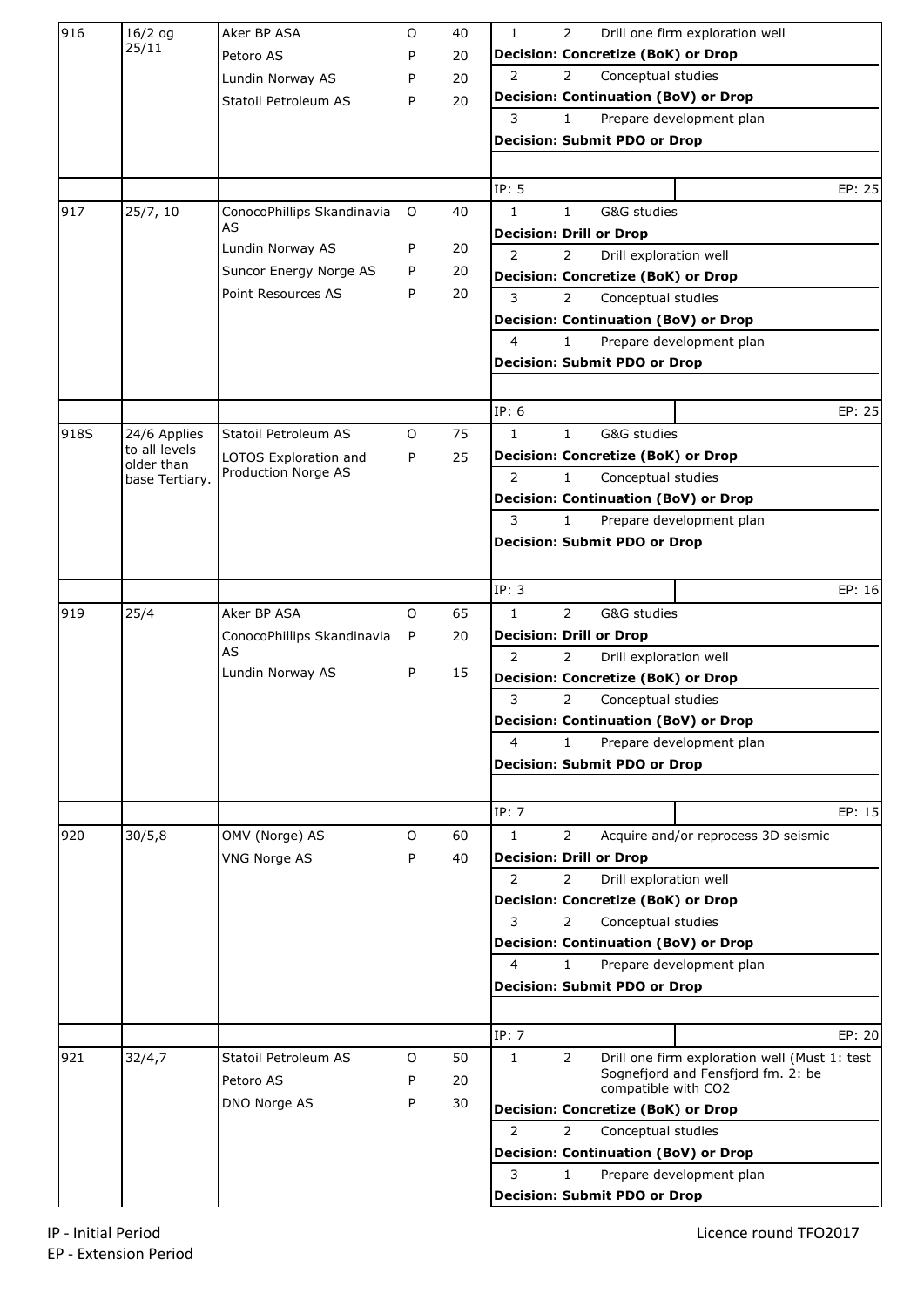|     |               |                          |   |    | IP: 5                                                      | EP: 20 |
|-----|---------------|--------------------------|---|----|------------------------------------------------------------|--------|
| 922 | 30/3          | Spirit Energy Norge AS   | 0 | 40 | $\overline{2}$<br>$\mathbf{1}$<br>Reprocess 3D seismic     |        |
|     |               | Maersk Oil Norway AS     | P | 20 | <b>Decision: Drill or Drop</b>                             |        |
|     |               | VNG Norge AS             | P | 20 | Drill exploration well<br>2<br>2                           |        |
|     |               | DNO Norge AS             | P | 20 | <b>Decision: Concretize (BoK) or Drop</b>                  |        |
|     |               |                          |   |    | 3<br>Conceptual studies<br>$\mathbf{2}^{\prime}$           |        |
|     |               |                          |   |    | <b>Decision: Continuation (BoV) or Drop</b>                |        |
|     |               |                          |   |    | 4<br>$\mathbf{1}$<br>Prepare development plan              |        |
|     |               |                          |   |    | <b>Decision: Submit PDO or Drop</b>                        |        |
|     |               |                          |   |    |                                                            |        |
|     |               |                          |   |    | IP: 7                                                      | EP: 15 |
| 923 | 31/1,2        | Statoil Petroleum AS     | 0 | 40 | $\mathbf{1}$<br>$\overline{2}$<br>Reprocess 3D seismic     |        |
|     |               | Petoro AS                | P | 20 | <b>Decision: Drill or Drop</b>                             |        |
|     |               | Wellesley Petroleum AS   | P | 20 | 2<br>Drill exploration well<br>$\overline{2}$              |        |
|     |               | DNO Norge AS             | P | 20 | <b>Decision: Concretize (BoK) or Drop</b>                  |        |
|     |               |                          |   |    | 3<br>$\overline{2}$<br>Conceptual studies                  |        |
|     |               |                          |   |    | <b>Decision: Continuation (BoV) or Drop</b>                |        |
|     |               |                          |   |    | 4<br>$\mathbf{1}$<br>Prepare development plan              |        |
|     |               |                          |   |    | <b>Decision: Submit PDO or Drop</b>                        |        |
|     |               |                          |   |    |                                                            |        |
|     |               |                          |   |    | IP: 7                                                      | EP: 25 |
| 924 | 31/2, 3, 32/1 | Statoil Petroleum AS     | O | 70 | $\mathbf{1}$<br>$\overline{2}$<br>G&G studies              |        |
|     | og 35/12      | DNO Norge AS             | P | 30 | <b>Decision: Drill or Drop</b>                             |        |
|     |               |                          |   |    | 2<br>Drill exploration well<br>$\overline{2}$              |        |
|     |               |                          |   |    | <b>Decision: Concretize (BoK) or Drop</b>                  |        |
|     |               |                          |   |    | 3<br>$\overline{2}$<br>Conceptual studies                  |        |
|     |               |                          |   |    | <b>Decision: Continuation (BoV) or Drop</b>                |        |
|     |               |                          |   |    | 4<br>$\mathbf{1}$<br>Prepare development plan              |        |
|     |               |                          |   |    | <b>Decision: Submit PDO or Drop</b>                        |        |
|     |               |                          |   |    |                                                            |        |
|     |               |                          |   |    | IP: 7                                                      | EP: 20 |
| 925 | 35/9,12       | Wellesley Petroleum AS   | O | 90 | $\overline{2}$<br>1<br>Drill two firm exploration wells    |        |
|     |               | Concedo ASA              | P | 10 | Decision: Concretize (BoK) or Drop                         |        |
|     |               |                          |   |    | 2<br>Conceptual studies<br>$\overline{2}$                  |        |
|     |               |                          |   |    | <b>Decision: Continuation (BoV) or Drop</b>                |        |
|     |               |                          |   |    | 3<br>1<br>Prepare development plan                         |        |
|     |               |                          |   |    | <b>Decision: Submit PDO or Drop</b>                        |        |
|     |               |                          |   |    |                                                            |        |
|     |               |                          |   |    | IP: 5                                                      | EP: 20 |
| 926 | 33/9,12 og    | Faroe Petroleum Norge AS | 0 | 40 | $\overline{2}$<br>Acquire and/or reprocess 3D seismic<br>1 |        |
|     | 34/10         | Concedo ASA              | P | 30 | <b>Decision: Drill or Drop</b>                             |        |
|     |               | DNO Norge AS             | P | 30 | 2<br>Drill exploration well<br>2                           |        |
|     |               |                          |   |    | <b>Decision: Concretize (BoK) or Drop</b>                  |        |
|     |               |                          |   |    | 3<br>$\overline{2}$<br>Conceptual studies                  |        |
|     |               |                          |   |    | <b>Decision: Continuation (BoV) or Drop</b>                |        |
|     |               |                          |   |    | $\mathbf{1}$<br>4<br>Prepare development plan              |        |
|     |               |                          |   |    | <b>Decision: Submit PDO or Drop</b>                        |        |
|     |               |                          |   |    |                                                            |        |
|     |               |                          |   |    | IP: 7                                                      | EP: 20 |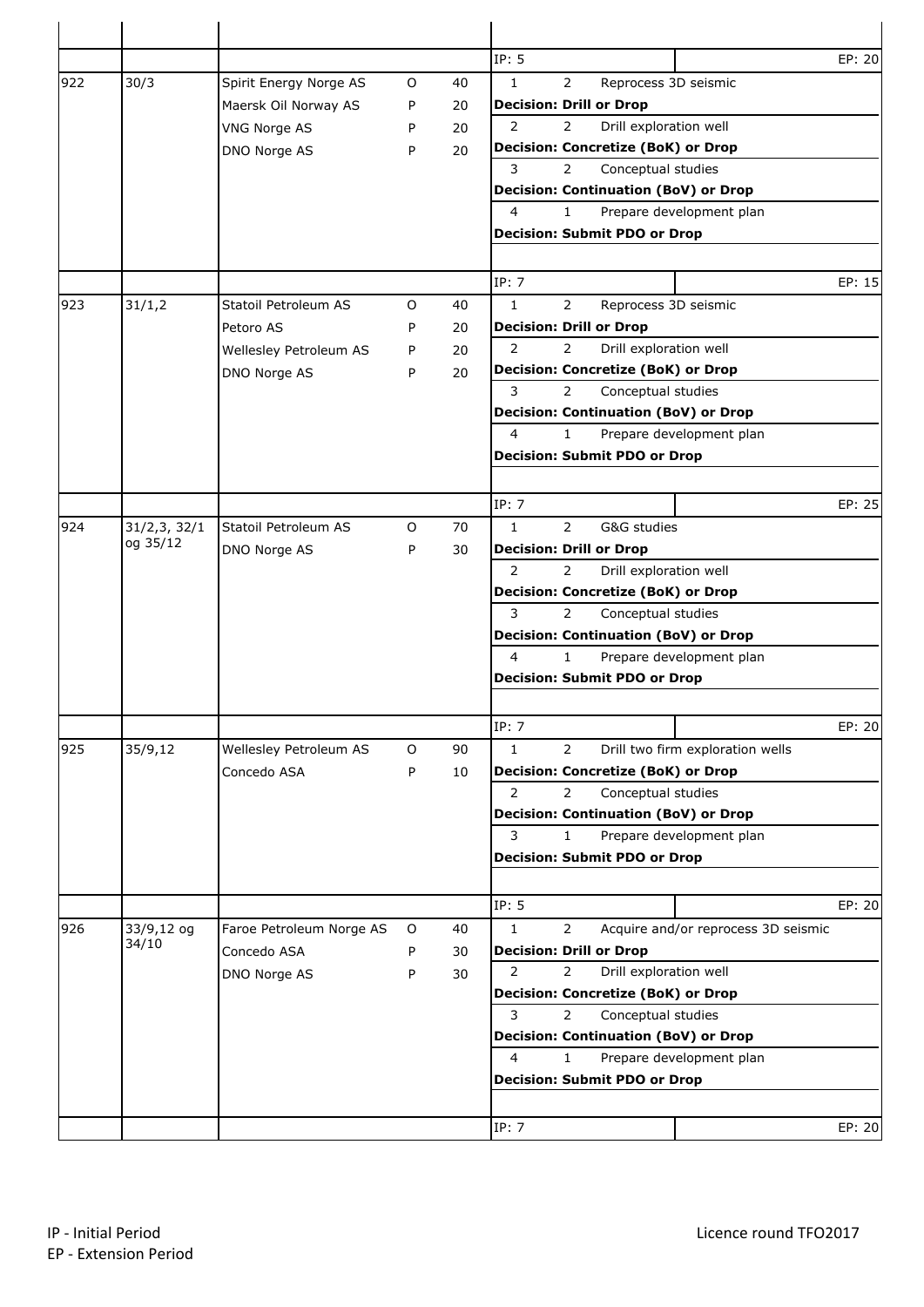| 927 | 35/7,10      | Wintershall Norge AS          | 0       | 50 | $\mathbf 1$<br>$\overline{2}$<br>Reprocess 3D seismic                      |
|-----|--------------|-------------------------------|---------|----|----------------------------------------------------------------------------|
|     |              | Capricorn Norge AS            | P       | 50 | <b>Decision: Drill or Drop</b>                                             |
|     |              |                               |         |    | Drill exploration well<br>$\overline{2}$<br>$\overline{2}$                 |
|     |              |                               |         |    | <b>Decision: Concretize (BoK) or Drop</b>                                  |
|     |              |                               |         |    | 3<br>$\overline{2}$<br>Conceptual studies                                  |
|     |              |                               |         |    | <b>Decision: Continuation (BoV) or Drop</b>                                |
|     |              |                               |         |    | 4<br>Prepare development plan<br>1.                                        |
|     |              |                               |         |    | <b>Decision: Submit PDO or Drop</b>                                        |
|     |              |                               |         |    |                                                                            |
|     |              |                               |         |    | IP: 7<br>EP: 20                                                            |
| 928 | 35/9         | Spirit Energy Norge AS        | O       | 50 | $\mathbf{1}$<br>G&G studies<br>$\mathbf{1}$                                |
|     |              | Capricorn Norge AS            | P       | 50 | <b>Decision: Drill or Drop</b>                                             |
|     |              |                               |         |    | $\overline{2}$<br>$\overline{2}$<br>Drill exploration well                 |
|     |              |                               |         |    | <b>Decision: Concretize (BoK) or Drop</b>                                  |
|     |              |                               |         |    | 3<br>$\overline{2}$<br>Conceptual studies                                  |
|     |              |                               |         |    | <b>Decision: Continuation (BoV) or Drop</b>                                |
|     |              |                               |         |    | 4<br>$\mathbf{1}$<br>Prepare development plan                              |
|     |              |                               |         |    | <b>Decision: Submit PDO or Drop</b>                                        |
|     |              |                               |         |    |                                                                            |
|     |              |                               |         |    | IP: 6<br>EP: 25                                                            |
| 929 | 35/6 og 36/4 | <b>ENGIE E&amp;P Norge AS</b> | 0       | 40 | $\mathbf{1}$<br>$\overline{2}$<br>Reprocess 3D seismic                     |
|     |              | DEA Norge AS                  | P       | 20 | <b>Decision: Drill or Drop</b>                                             |
|     |              | Pandion Energy AS             | P       | 20 | $\overline{2}$<br>$\overline{2}$<br>Drill exploration well                 |
|     |              | DNO Norge AS                  | P       | 20 | <b>Decision: Concretize (BoK) or Drop</b>                                  |
|     |              |                               |         |    | 3<br>Conceptual studies<br>$\overline{2}$                                  |
|     |              |                               |         |    | <b>Decision: Continuation (BoV) or Drop</b>                                |
|     |              |                               |         |    | 4<br>$\mathbf{1}$<br>Prepare development plan                              |
|     |              |                               |         |    | <b>Decision: Submit PDO or Drop</b>                                        |
|     |              |                               |         |    |                                                                            |
|     |              |                               |         |    | IP: 7<br>EP: 25                                                            |
| 930 | 35/6         | Statoil Petroleum AS          | $\circ$ | 40 | $\overline{2}$<br>1<br>Reprocess 3D seismic                                |
|     |              | Wellesley Petroleum AS        | P       | 20 | <b>Decision: Drill or Drop</b>                                             |
|     |              | Point Resources AS            | P       | 20 | 2<br>$\overline{2}$<br>Drill exploration well                              |
|     |              | Spirit Energy Norge AS        | P       | 20 | <b>Decision: Concretize (BoK) or Drop</b>                                  |
|     |              |                               |         |    | 3<br>2<br>Conceptual studies                                               |
|     |              |                               |         |    | <b>Decision: Continuation (BoV) or Drop</b>                                |
|     |              |                               |         |    | 4<br>Prepare development plan<br>$\mathbf{1}$                              |
|     |              |                               |         |    | <b>Decision: Submit PDO or Drop</b>                                        |
|     |              |                               |         |    |                                                                            |
|     |              |                               |         |    | IP: 7<br>EP: 25                                                            |
| 931 | 34/6,9 og    | Wellesley Petroleum AS        | O       | 60 | $\mathbf{1}$<br>G&G studies (Conduct EM feasibility study)<br>$\mathbf{1}$ |
|     | 35/4,7       | DNO Norge AS                  | P       | 40 | <b>Decision: Drill or Drop</b>                                             |
|     |              |                               |         |    | 2<br>2<br>Drill exploration well (no deeper than 3500                      |
|     |              |                               |         |    | meters)<br><b>Decision: Concretize (BoK) or Drop</b>                       |
|     |              |                               |         |    | 3<br>$\overline{2}$<br>Conceptual studies                                  |
|     |              |                               |         |    | <b>Decision: Continuation (BoV) or Drop</b>                                |
|     |              |                               |         |    | 4<br>Prepare development plan<br>1.                                        |
|     |              |                               |         |    | <b>Decision: Submit PDO or Drop</b>                                        |
|     |              |                               |         |    |                                                                            |
|     |              |                               |         |    |                                                                            |
|     |              |                               |         |    | IP: 6<br>EP: 20                                                            |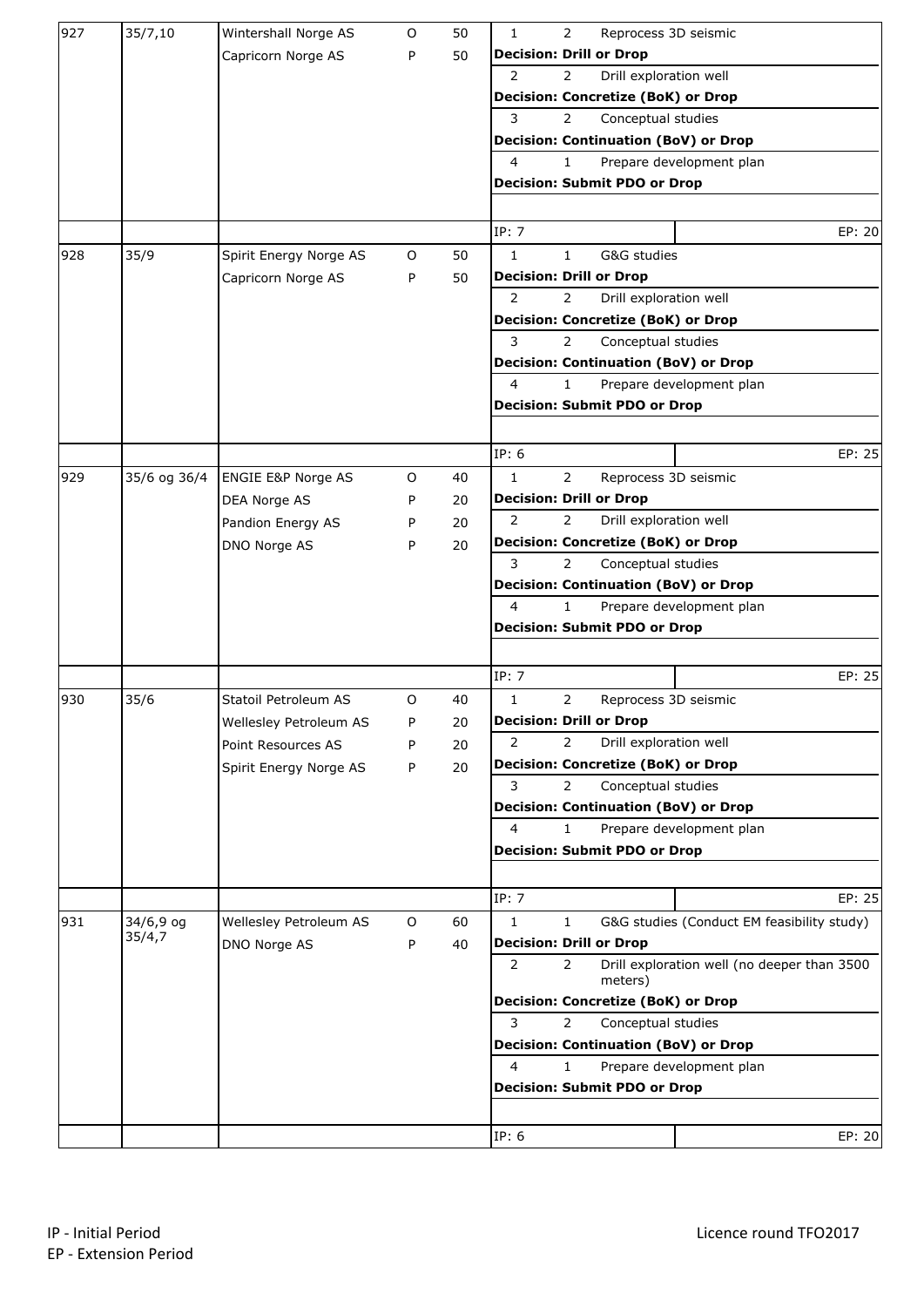| 932 | 34/3,6 og    | Aker BP ASA                | O       | 60 | $\mathbf 1$<br>$\overline{2}$<br>Acquire and/or reprocess 3D seismic  |        |
|-----|--------------|----------------------------|---------|----|-----------------------------------------------------------------------|--------|
|     | 35/1,4       | MOL Norge AS               | P       | 40 | <b>Decision: Drill or Drop</b>                                        |        |
|     |              |                            |         |    | Drill exploration well<br>$\overline{2}$<br>$\overline{2}$            |        |
|     |              |                            |         |    | <b>Decision: Concretize (BoK) or Drop</b>                             |        |
|     |              |                            |         |    | 3<br>$\overline{2}$<br>Conceptual studies                             |        |
|     |              |                            |         |    | <b>Decision: Continuation (BoV) or Drop</b>                           |        |
|     |              |                            |         |    | 4<br>Prepare development plan<br>1.                                   |        |
|     |              |                            |         |    | <b>Decision: Submit PDO or Drop</b>                                   |        |
|     |              |                            |         |    |                                                                       |        |
|     |              |                            |         |    | IP: 7                                                                 | EP: 20 |
| 933 | 6201/10,11,1 | Petrolia NOCO AS           | O       | 40 | $\mathbf{1}$<br>$\overline{2}$<br>Acquire and/or reprocess 3D seismic |        |
|     |              | Statoil Petroleum AS       | P       | 60 | <b>Decision: Drill or Drop</b>                                        |        |
|     |              |                            |         |    | $\overline{2}$<br>Drill exploration well<br>$\overline{2}$            |        |
|     |              |                            |         |    | <b>Decision: Concretize (BoK) or Drop</b>                             |        |
|     |              |                            |         |    | 3<br>$\overline{2}$<br>Conceptual studies                             |        |
|     |              |                            |         |    | <b>Decision: Continuation (BoV) or Drop</b>                           |        |
|     |              |                            |         |    | 4<br>$\mathbf{1}$<br>Prepare development plan                         |        |
|     |              |                            |         |    | <b>Decision: Submit PDO or Drop</b>                                   |        |
|     |              |                            |         |    |                                                                       |        |
|     |              |                            |         |    | IP: 7                                                                 | EP: 25 |
| 934 | 6307/2,5     | Lundin Norway AS           | 0       | 40 | $\mathbf{1}$<br>3<br>Acquire 3D seismic                               |        |
|     |              | Petoro AS                  | P       | 20 | <b>Decision: Drill or Drop</b>                                        |        |
|     |              | <b>VNG Norge AS</b>        | P       | 20 | 2<br>$\overline{2}$<br>Drill exploration well                         |        |
|     |              | Statoil Petroleum AS       | P       | 20 | <b>Decision: Concretize (BoK) or Drop</b>                             |        |
|     |              |                            |         |    | 3<br>$\overline{2}$<br>Conceptual studies                             |        |
|     |              |                            |         |    | <b>Decision: Continuation (BoV) or Drop</b>                           |        |
|     |              |                            |         |    | $\overline{4}$<br>$\mathbf{1}$<br>Prepare development plan            |        |
|     |              |                            |         |    | <b>Decision: Submit PDO or Drop</b>                                   |        |
|     |              |                            |         |    |                                                                       |        |
|     |              |                            |         |    | IP: 8                                                                 | EP: 20 |
| 935 | 6306/3       | ConocoPhillips Skandinavia | $\circ$ | 40 | $\overline{2}$<br>1<br>Acquire and/or reprocess 3D seismic            |        |
|     |              | AS                         |         |    | <b>Decision: Drill or Drop</b>                                        |        |
|     |              | Petoro AS                  | P       | 20 | 2<br>$\overline{2}$<br>Drill exploration well                         |        |
|     |              | Lundin Norway AS           | P       | 20 | <b>Decision: Concretize (BoK) or Drop</b>                             |        |
|     |              | <b>VNG Norge AS</b>        | P       | 20 | 3<br>$\overline{2}$<br>Conceptual studies                             |        |
|     |              |                            |         |    | <b>Decision: Continuation (BoV) or Drop</b>                           |        |
|     |              |                            |         |    | 4<br>Prepare development plan<br>$\mathbf{1}$                         |        |
|     |              |                            |         |    | <b>Decision: Submit PDO or Drop</b>                                   |        |
|     |              |                            |         |    |                                                                       |        |
|     |              |                            |         |    | IP: 7                                                                 | EP: 25 |
| 936 | 6306/2,5     | <b>VNG Norge AS</b>        | $\circ$ | 40 | $\mathbf{1}$<br>$\overline{2}$<br>Acquire and/or reprocess 3D seismic |        |
|     |              | Lundin Norway AS           | P       | 30 | <b>Decision: Drill or Drop</b>                                        |        |
|     |              |                            |         |    | 2<br>Drill exploration well<br>$\overline{2}$                         |        |
|     |              | Petrolia NOCO AS           | P       | 30 | <b>Decision: Concretize (BoK) or Drop</b>                             |        |
|     |              |                            |         |    | 3<br>$\overline{2}$<br>Conceptual studies                             |        |
|     |              |                            |         |    | <b>Decision: Continuation (BoV) or Drop</b>                           |        |
|     |              |                            |         |    | 4<br>Prepare development plan<br>$\mathbf{1}$                         |        |
|     |              |                            |         |    | <b>Decision: Submit PDO or Drop</b>                                   |        |
|     |              |                            |         |    |                                                                       |        |
|     |              |                            |         |    |                                                                       |        |
|     |              |                            |         |    | IP: 7                                                                 | EP: 25 |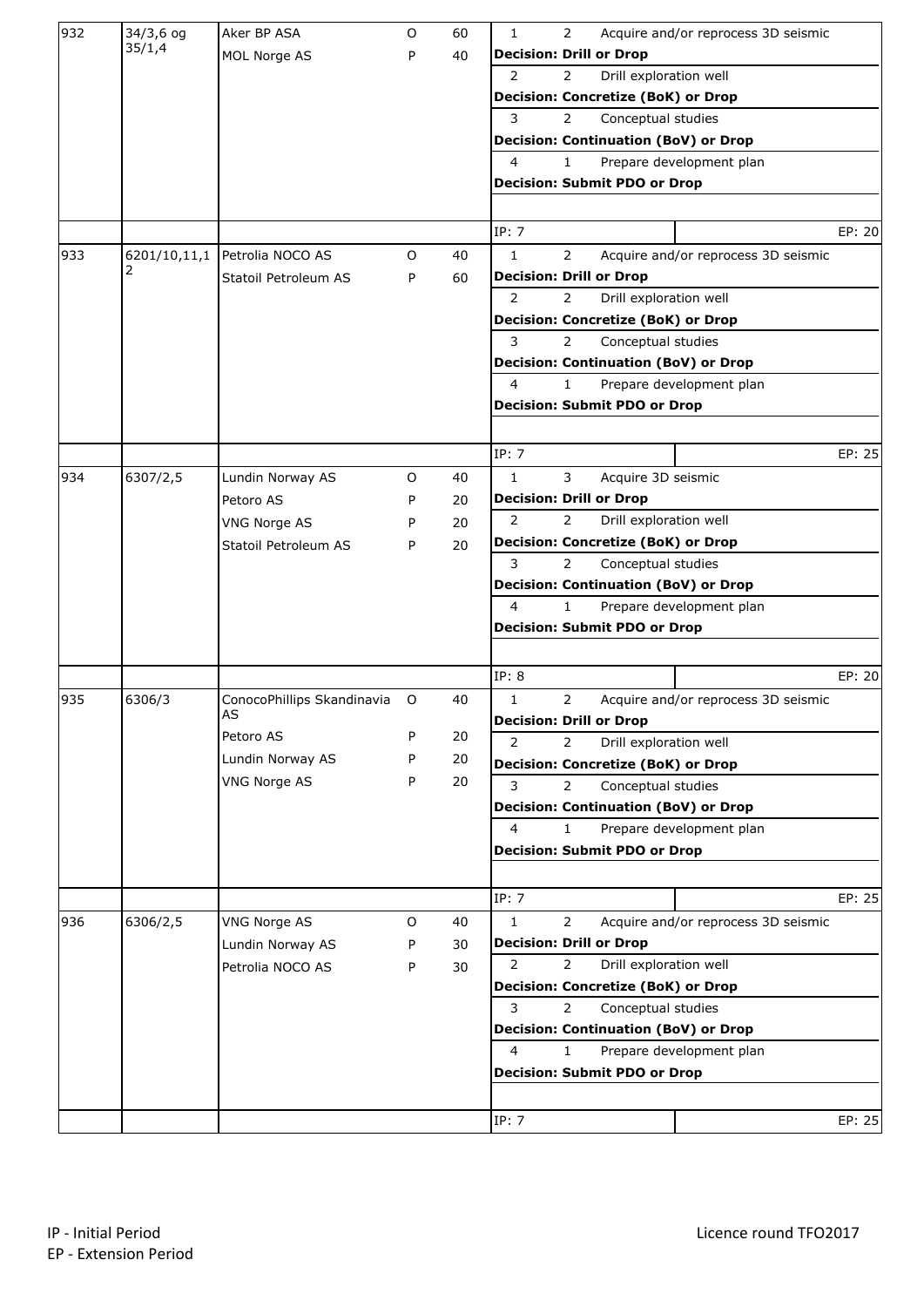| 937 | 6306/2,3            | <b>INEOS E&amp;P Norge AS</b>             | O       | 40 | 1<br>Acquire and/or reprocess 3D seismic<br>1              |        |
|-----|---------------------|-------------------------------------------|---------|----|------------------------------------------------------------|--------|
|     |                     | DEA Norge AS                              | P       | 30 | <b>Decision: Drill or Drop</b>                             |        |
|     |                     | Petrolia NOCO AS                          | P       | 30 | $\overline{2}$<br>Drill exploration well<br>$\overline{2}$ |        |
|     |                     |                                           |         |    | <b>Decision: Concretize (BoK) or Drop</b>                  |        |
|     |                     |                                           |         |    | 3<br>$\overline{2}$<br>Conceptual studies                  |        |
|     |                     |                                           |         |    | <b>Decision: Continuation (BoV) or Drop</b>                |        |
|     |                     |                                           |         |    | 4<br>$\mathbf{1}$<br>Prepare development plan              |        |
|     |                     |                                           |         |    | <b>Decision: Submit PDO or Drop</b>                        |        |
|     |                     |                                           |         |    |                                                            |        |
|     |                     |                                           |         |    | IP: 6                                                      | EP: 30 |
| 938 | 6407/8              | <b>VNG Norge AS</b>                       | $\circ$ | 40 | $\mathbf{1}$<br>$\overline{2}$<br>Reprocess 3D seismic     |        |
|     |                     | ConocoPhillips Skandinavia                | P       | 20 | <b>Decision: Drill or Drop</b>                             |        |
|     |                     | AS                                        |         |    | $\overline{2}$<br>Drill exploration well<br>$\overline{2}$ |        |
|     |                     | ENGIE E&P Norge AS                        | P       | 20 | <b>Decision: Concretize (BoK) or Drop</b>                  |        |
|     |                     | Point Resources AS                        | P       | 20 | 3<br>$\overline{2}$<br>Conceptual studies                  |        |
|     |                     |                                           |         |    | <b>Decision: Continuation (BoV) or Drop</b>                |        |
|     |                     |                                           |         |    | 4<br>$\mathbf{1}$<br>Prepare development plan              |        |
|     |                     |                                           |         |    | <b>Decision: Submit PDO or Drop</b>                        |        |
|     |                     |                                           |         |    |                                                            |        |
|     |                     |                                           |         |    |                                                            | EP: 25 |
|     |                     |                                           |         |    | IP: 7                                                      |        |
| 939 | 6406/3 og<br>6407/1 | Statoil Petroleum AS                      | $\circ$ | 70 | $\mathbf{1}$<br>$\overline{2}$<br>Reprocess 3D seismic     |        |
|     |                     | PGNiG Upstream<br><b>International AS</b> | P       | 30 | <b>Decision: Drill or Drop</b>                             |        |
|     |                     |                                           |         |    | 2<br>Drill exploration well<br>$\mathbf{1}$                |        |
|     |                     |                                           |         |    | <b>Decision: Concretize (BoK) or Drop</b>                  |        |
|     |                     |                                           |         |    | 3<br>$\mathbf{1}$<br>Conceptual studies                    |        |
|     |                     |                                           |         |    | <b>Decision: Continuation (BoV) or Drop</b>                |        |
|     |                     |                                           |         |    | 4<br>$\mathbf{1}$<br>Prepare development plan              |        |
|     |                     |                                           |         |    | <b>Decision: Submit PDO or Drop</b>                        |        |
|     |                     |                                           |         |    |                                                            |        |
|     |                     |                                           |         |    | IP: 5                                                      | EP: 20 |
| 940 | 6507/9, 11,         | Suncor Energy Norge AS                    | O       | 60 | $\mathbf{1}$<br>$\mathbf{1}$<br>G&G studies                |        |
|     | 12                  | OMV (Norge) AS                            | P       | 40 | <b>Decision: Reprocess 3D seismic or Drop</b>              |        |
|     |                     |                                           |         |    | 2<br>$\overline{2}$<br>Reprocess 3D seismic                |        |
|     |                     |                                           |         |    | <b>Decision: Drill or Drop</b>                             |        |
|     |                     |                                           |         |    | 3<br>$\overline{2}$<br>Drill exploration well              |        |
|     |                     |                                           |         |    | <b>Decision: Concretize (BoK) or Drop</b>                  |        |
|     |                     |                                           |         |    | 4<br>$\overline{2}$<br>Conceptual studies                  |        |
|     |                     |                                           |         |    | <b>Decision: Continuation (BoV) or Drop</b>                |        |
|     |                     |                                           |         |    | 5<br>1<br>Prepare development plan                         |        |
|     |                     |                                           |         |    | <b>Decision: Submit PDO or Drop</b>                        |        |
|     |                     |                                           |         |    |                                                            |        |
|     |                     |                                           |         |    | IP: 8                                                      | EP: 20 |
| 941 | 6507/3              | Aker BP ASA                               | 0       | 50 | Reprocess 3D seismic<br>1<br>2                             |        |
|     |                     | PGNiG Upstream                            | P       | 20 | <b>Decision: Drill or Drop</b>                             |        |
|     |                     | <b>International AS</b>                   |         |    | $\overline{2}$<br>Drill exploration well<br>$\overline{2}$ |        |
|     |                     | Wellesley Petroleum AS                    | P       | 30 | <b>Decision: Concretize (BoK) or Drop</b>                  |        |
|     |                     |                                           |         |    | 3<br>$\overline{2}$<br>Conceptual studies                  |        |
|     |                     |                                           |         |    | <b>Decision: Continuation (BoV) or Drop</b>                |        |
|     |                     |                                           |         |    | 4<br>$\mathbf{1}$<br>Prepare development plan              |        |
|     |                     |                                           |         |    | <b>Decision: Submit PDO or Drop</b>                        |        |
|     |                     |                                           |         |    |                                                            |        |
|     |                     |                                           |         |    |                                                            |        |
|     |                     |                                           |         |    | IP: 7                                                      | EP: 20 |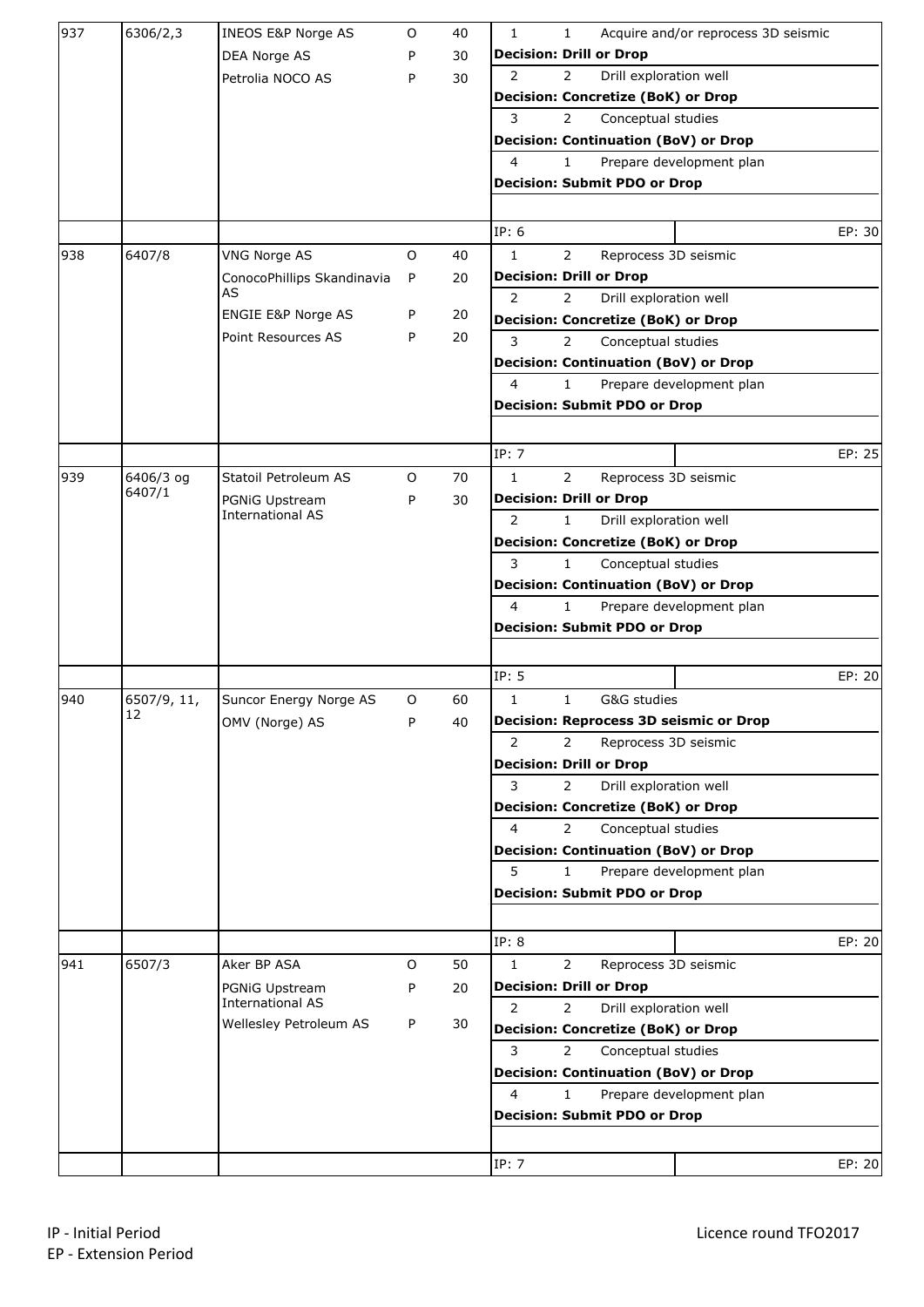| 942 | 6507/1,2                    | Statoil Petroleum AS   | O | 40 | 2<br>Drill one firm exploration well<br>$\mathbf{1}$                            |        |
|-----|-----------------------------|------------------------|---|----|---------------------------------------------------------------------------------|--------|
|     |                             | Wellesley Petroleum AS | P | 30 | <b>Decision: Concretize (BoK) or Drop</b>                                       |        |
|     |                             | Aker BP ASA            | P | 30 | $\overline{2}$<br>Conceptual studies<br>2                                       |        |
|     |                             |                        |   |    | <b>Decision: Continuation (BoV) or Drop</b>                                     |        |
|     |                             |                        |   |    | 3<br>$\mathbf{1}$<br>Prepare development plan                                   |        |
|     |                             |                        |   |    | <b>Decision: Submit PDO or Drop</b>                                             |        |
|     |                             |                        |   |    |                                                                                 |        |
|     |                             |                        |   |    | IP: 5                                                                           | EP: 20 |
| 943 | 6507/1,2 og                 | Statoil Petroleum AS   | O | 40 | $\overline{2}$<br>$\mathbf{1}$<br>Reprocess 3D seismic                          |        |
|     | 6607/10,11,1                | Capricorn Norge AS     | P | 30 | <b>Decision: Drill or Drop</b>                                                  |        |
|     | 2                           | DNO Norge AS           | P | 30 | Drill exploration well<br>2<br>2                                                |        |
|     |                             |                        |   |    | <b>Decision: Concretize (BoK) or Drop</b>                                       |        |
|     |                             |                        |   |    | 3<br>$\overline{2}$<br>Conceptual studies                                       |        |
|     |                             |                        |   |    | <b>Decision: Continuation (BoV) or Drop</b>                                     |        |
|     |                             |                        |   |    | 4<br>$\mathbf{1}$<br>Prepare development plan                                   |        |
|     |                             |                        |   |    | <b>Decision: Submit PDO or Drop</b>                                             |        |
|     |                             |                        |   |    |                                                                                 |        |
|     |                             |                        |   |    | IP: 7                                                                           | EP: 20 |
| 944 | 6603/9,12 og                | Wintershall Norge AS   | O | 40 | $\overline{2}$<br>$\mathbf{1}$<br>Reprocess 3D seismic                          |        |
|     | 6604/7,8,9,10               | Statoil Petroleum AS   | P | 60 | <b>Decision: Drill or Drop</b>                                                  |        |
|     | ,11,12                      |                        |   |    | $\overline{2}$<br>Drill exploration well<br>2                                   |        |
|     |                             |                        |   |    | <b>Decision: Concretize (BoK) or Drop</b>                                       |        |
|     |                             |                        |   |    | 3<br>$\overline{2}$<br>Conceptual studies                                       |        |
|     |                             |                        |   |    | <b>Decision: Continuation (BoV) or Drop</b>                                     |        |
|     |                             |                        |   |    | 4<br>$\mathbf{1}$<br>Prepare development plan                                   |        |
|     |                             |                        |   |    | <b>Decision: Submit PDO or Drop</b>                                             |        |
|     |                             |                        |   |    |                                                                                 |        |
|     |                             |                        |   |    | IP: 7                                                                           | EP: 30 |
|     |                             |                        |   |    |                                                                                 |        |
| 945 | 6605/6,9 og<br>6606/4,5,7,8 | OMV (Norge) AS         | 0 | 60 | $\overline{2}$<br>$\mathbf{1}$<br>Reprocess 3D seismic                          |        |
|     |                             | Statoil Petroleum AS   | P | 40 | <b>Decision: Drill or Drop</b><br>2                                             |        |
|     |                             |                        |   |    | 2<br>Drill exploration well                                                     |        |
|     |                             |                        |   |    | <b>Decision: Concretize (BoK) or Drop</b><br>$\overline{2}$                     |        |
|     |                             |                        |   |    | 3<br>Conceptual studies                                                         |        |
|     |                             |                        |   |    | <b>Decision: Continuation (BoV) or Drop</b><br>4                                |        |
|     |                             |                        |   |    | Prepare development plan<br>$\mathbf{1}$                                        |        |
|     |                             |                        |   |    | <b>Decision: Submit PDO or Drop</b>                                             |        |
|     |                             |                        |   |    |                                                                                 |        |
|     |                             |                        |   |    | IP: 7                                                                           | EP: 20 |
| 946 | 6608/7,8                    | Statoil Petroleum AS   | O | 60 | $\mathbf{1}$<br>$\overline{2}$<br>Acquire 3D seismic                            |        |
|     |                             | Eni Norge AS           | P | 40 | <b>Decision: Drill or Drop</b><br>2<br>$\overline{2}$<br>Drill exploration well |        |
|     |                             |                        |   |    |                                                                                 |        |
|     |                             |                        |   |    | <b>Decision: Concretize (BoK) or Drop</b><br>3                                  |        |
|     |                             |                        |   |    | $\overline{2}$<br>Conceptual studies                                            |        |
|     |                             |                        |   |    | <b>Decision: Continuation (BoV) or Drop</b><br>$\overline{4}$                   |        |
|     |                             |                        |   |    | $\mathbf{1}$<br>Prepare development plan                                        |        |
|     |                             |                        |   |    | <b>Decision: Submit PDO or Drop</b>                                             |        |
|     |                             |                        |   |    |                                                                                 |        |
|     |                             |                        |   |    | IP: 7                                                                           | EP: 20 |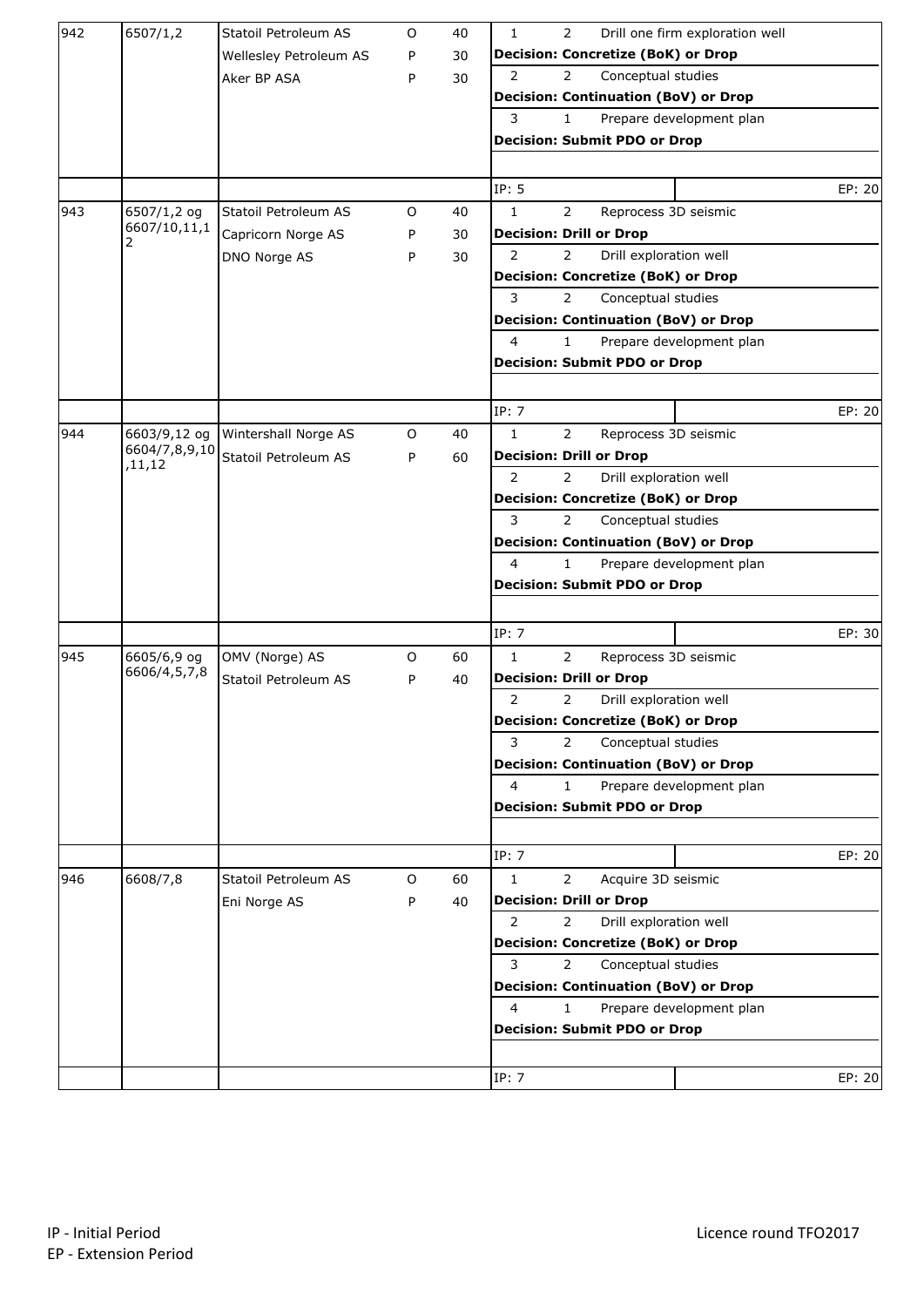| 947 | 6607/6,9 og  | Statoil Petroleum AS  | O | 60 | 1<br>3<br>Reprocess 3D seismic                                               |
|-----|--------------|-----------------------|---|----|------------------------------------------------------------------------------|
|     | 6608/4,5,7,8 | Eni Norge AS          | P | 40 | <b>Decision: Drill or Drop</b>                                               |
|     |              |                       |   |    | $\overline{2}$<br>Drill exploration well<br>$\overline{2}$                   |
|     |              |                       |   |    | <b>Decision: Concretize (BoK) or Drop</b>                                    |
|     |              |                       |   |    | 3<br>$\overline{2}$<br>Conceptual studies                                    |
|     |              |                       |   |    | <b>Decision: Continuation (BoV) or Drop</b>                                  |
|     |              |                       |   |    | $\overline{4}$<br>$\mathbf{1}$<br>Prepare development plan                   |
|     |              |                       |   |    | <b>Decision: Submit PDO or Drop</b>                                          |
|     |              |                       |   |    |                                                                              |
|     |              |                       |   |    | IP: 8<br>EP: 20                                                              |
| 948 | 6610/2       | Aker BP ASA           | O | 40 | $\mathbf{1}$<br>$\overline{2}$<br>G&G studies (Conduct EM feasibility study) |
|     |              | Statoil Petroleum AS  | P | 30 | <b>Decision: Drill or Drop</b>                                               |
|     |              | Petrolia NOCO AS      | P | 30 | $\overline{2}$<br>Drill exploration well<br>$\overline{2}$                   |
|     |              |                       |   |    | <b>Decision: Concretize (BoK) or Drop</b>                                    |
|     |              |                       |   |    | 3<br>$\overline{2}$<br>Conceptual studies                                    |
|     |              |                       |   |    | <b>Decision: Continuation (BoV) or Drop</b>                                  |
|     |              |                       |   |    | $\overline{4}$<br>$\mathbf{1}$<br>Prepare development plan                   |
|     |              |                       |   |    | <b>Decision: Submit PDO or Drop</b>                                          |
|     |              |                       |   |    |                                                                              |
|     |              |                       |   |    | IP: 7<br>EP: 20                                                              |
| 949 | 6608/2,3     | Statoil Petroleum AS  | O | 50 | $\mathbf{1}$<br>$\overline{2}$<br>Reprocess 2D seismic (and/or 3D-seismic)   |
|     |              | A/S Norske Shell      | P | 30 | Decision: 3D-seismic acquisition or drill or drop                            |
|     |              |                       |   |    | 2<br>$\overline{2}$<br>Acquire contingent 3D seismic                         |
|     |              | Petoro AS             | P | 20 | <b>Decision: Drill or Drop</b>                                               |
|     |              |                       |   |    | 3<br>$\overline{2}$                                                          |
|     |              |                       |   |    | Drill exploration well                                                       |
|     |              |                       |   |    | <b>Decision: Concretize (BoK) or Drop</b>                                    |
|     |              |                       |   |    | 4<br>$\overline{2}$<br>Conceptual studies                                    |
|     |              |                       |   |    | <b>Decision: Continuation (BoV) or Drop</b>                                  |
|     |              |                       |   |    | 5<br>Prepare development plan<br>$\mathbf{1}$                                |
|     |              |                       |   |    | <b>Decision: Submit PDO or Drop</b>                                          |
|     |              |                       |   |    | IP: 7(9)<br>EP: 20                                                           |
| 950 | 7020/1,2 og  | Lundin Norway AS      | O | 50 | 1<br>$\overline{2}$<br>Acquire and/or reprocess 3D seismic                   |
|     | 7120/11      | Petoro AS             | P | 20 | <b>Decision: Drill or Drop</b>                                               |
|     |              | <b>INPEX Norge AS</b> |   | 30 | 2<br>Drill exploration well<br>$\overline{2}$                                |
|     |              |                       | P |    | <b>Decision: Concretize (BoK) or Drop</b>                                    |
|     |              |                       |   |    | 3<br>$\overline{2}$<br>Conceptual studies                                    |
|     |              |                       |   |    | <b>Decision: Continuation (BoV) or Drop</b>                                  |
|     |              |                       |   |    | 4<br>Prepare development plan<br>1                                           |
|     |              |                       |   |    | <b>Decision: Submit PDO or Drop</b>                                          |
|     |              |                       |   |    |                                                                              |
|     |              |                       |   |    | IP: 7<br>EP: 25                                                              |
| 951 | 7121/5,6,8,9 | Aker BP ASA           | O | 40 | Acquire and/or reprocess 3D seismic<br>1<br>2                                |
|     | og 7122/4,7  | Eni Norge AS          | P | 20 | <b>Decision: Drill or Drop</b>                                               |
|     |              |                       |   |    | 2<br>Drill exploration well<br>$\overline{2}$                                |
|     |              | Concedo ASA           | P | 20 | <b>Decision: Concretize (BoK) or Drop</b>                                    |
|     |              | DNO Norge AS          | P | 20 | 3<br>$\overline{2}$<br>Conceptual studies                                    |
|     |              |                       |   |    |                                                                              |
|     |              |                       |   |    | <b>Decision: Continuation (BoV) or Drop</b>                                  |
|     |              |                       |   |    | 4<br>$\mathbf{1}$<br>Prepare development plan                                |
|     |              |                       |   |    | <b>Decision: Submit PDO or Drop</b>                                          |
|     |              |                       |   |    |                                                                              |
|     |              |                       |   |    | IP: 7<br>EP: 30                                                              |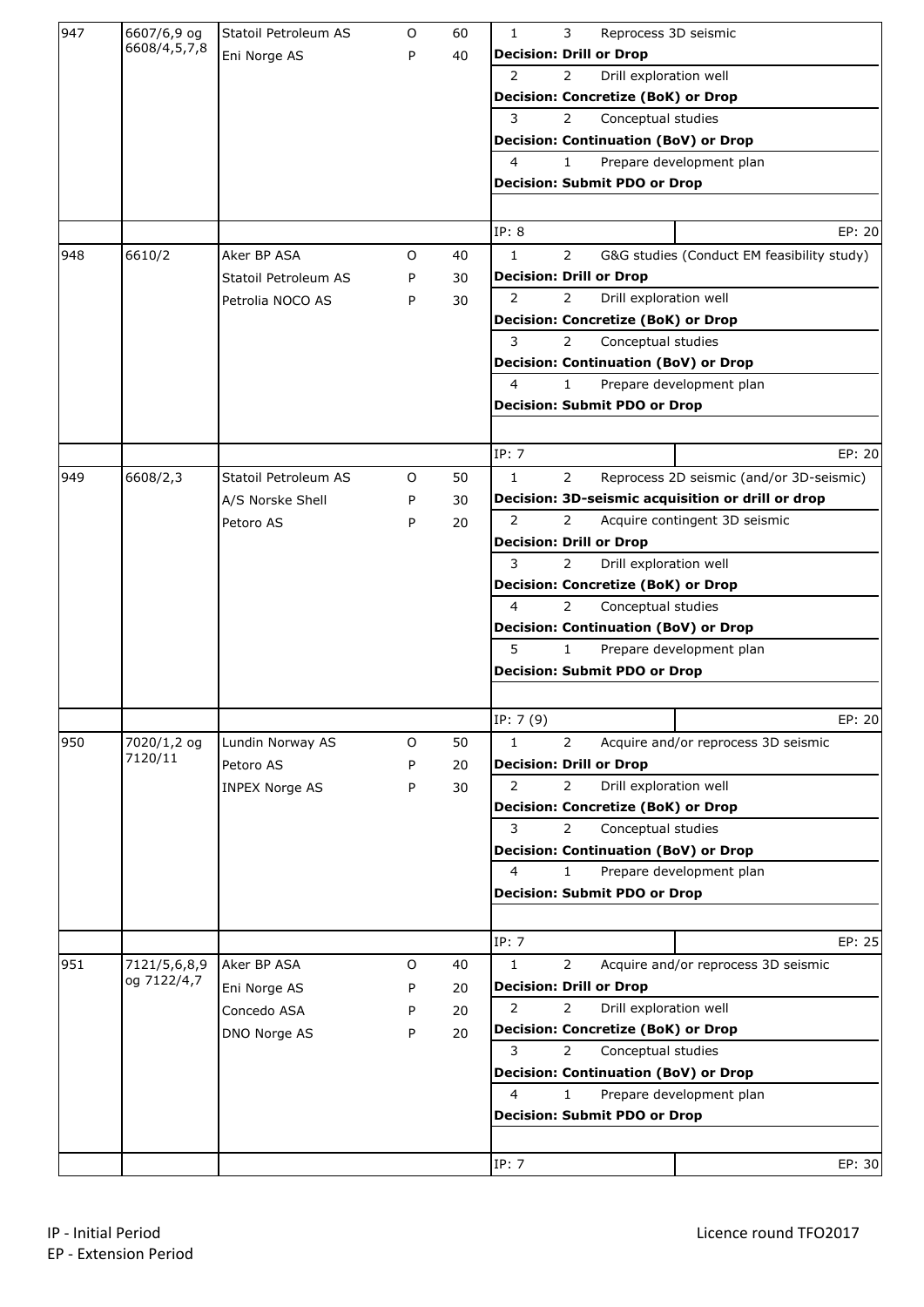| 952 | 7124/5,6,8,9                  | Lundin Norway AS               | 0       | 60 | $\overline{2}$<br>Reprocess 3D seismic (Perform Sea floor<br>1               |
|-----|-------------------------------|--------------------------------|---------|----|------------------------------------------------------------------------------|
|     | og<br>7125/4,5,6,7            | Suncor Energy Norge AS         | P       | 40 | sampling)                                                                    |
|     |                               |                                |         |    | <b>Decision: Drill or Drop</b>                                               |
|     |                               |                                |         |    | 2<br>Drill exploration well<br>$\overline{2}$                                |
|     |                               |                                |         |    | <b>Decision: Concretize (BoK) or Drop</b>                                    |
|     |                               |                                |         |    | 3<br>$\overline{2}$<br>Conceptual studies                                    |
|     |                               |                                |         |    | <b>Decision: Continuation (BoV) or Drop</b>                                  |
|     |                               |                                |         |    | 4<br>$\mathbf{1}$<br>Prepare development plan                                |
|     |                               |                                |         |    | <b>Decision: Submit PDO or Drop</b>                                          |
|     |                               |                                |         |    |                                                                              |
|     |                               |                                |         |    | IP: 7<br>EP: 25                                                              |
| 953 | 7122/2,3,5,6<br>og 7123/1,2,4 | Wintershall Norge AS           | O       | 40 | Acquire new 2D seismic (Conduct EM<br>1<br>2.5<br>feasibility study)         |
|     |                               | Concedo ASA                    | P       | 30 | Decision: 3D-seismic acquisition or Drop                                     |
|     |                               | DNO Norge AS                   | P       | 30 | $\overline{2}$<br>$\overline{2}$<br>Acquire 3D seismic over prospective area |
|     |                               |                                |         |    | <b>Decision: Drill or Drop</b>                                               |
|     |                               |                                |         |    | 3<br>$\overline{2}$<br>Drill exploration well                                |
|     |                               |                                |         |    | <b>Decision: Concretize (BoK) or Drop</b>                                    |
|     |                               |                                |         |    | 4<br>$\overline{2}$<br>Conceptual studies                                    |
|     |                               |                                |         |    | <b>Decision: Continuation (BoV) or Drop</b>                                  |
|     |                               |                                |         |    | 5<br>$\mathbf{1}$<br>Prepare development plan                                |
|     |                               |                                |         |    | <b>Decision: Submit PDO or Drop</b>                                          |
|     |                               |                                |         |    |                                                                              |
|     |                               |                                |         |    | EP: 25<br>IP: 9.5                                                            |
| 954 |                               | 7121/1,2,3 og Lundin Norway AS | $\circ$ | 40 | Reprocess 3D seismic (Conduct EM<br>$\mathbf{1}$<br>3                        |
|     | 7221/10,11                    |                                |         |    | feasibility study and sea floor sampling)                                    |
|     |                               | Petoro AS                      | P       | 20 | <b>Decision: Drill or Drop</b>                                               |
|     |                               | Statoil Petroleum AS           | P       | 20 | $\overline{2}$<br>$\overline{2}$<br>Drill exploration well                   |
|     |                               | Aker BP ASA                    | P       | 20 | <b>Decision: Concretize (BoK) or Drop</b>                                    |
|     |                               |                                |         |    | 3<br>$\overline{2}$<br>Conceptual studies                                    |
|     |                               |                                |         |    | <b>Decision: Continuation (BoV) or Drop</b>                                  |
|     |                               |                                |         |    | 4<br>$\mathbf{1}$<br>Prepare development plan                                |
|     |                               |                                |         |    | <b>Decision: Submit PDO or Drop</b>                                          |
|     |                               |                                |         |    |                                                                              |
|     |                               |                                |         |    | IP: 8<br>EP: 25                                                              |
| 955 | 7321/10,11                    | Statoil Petroleum AS           | 0       | 50 | 3<br>$\mathbf 1$<br>Reprocess 3D seismic (Acquire EM data)                   |
|     |                               | Aker BP ASA                    | P       | 30 | <b>Decision: Drill or Drop</b>                                               |
|     |                               | Spirit Energy Norge AS         | P       | 20 | Drill exploration well<br>2<br>$\overline{2}$                                |
|     |                               |                                |         |    | <b>Decision: Concretize (BoK) or Drop</b>                                    |
|     |                               |                                |         |    | 3<br>$\overline{2}$<br>Conceptual studies                                    |
|     |                               |                                |         |    | <b>Decision: Continuation (BoV) or Drop</b>                                  |
|     |                               |                                |         |    | 4<br>Prepare development plan<br>1                                           |
|     |                               |                                |         |    | <b>Decision: Submit PDO or Drop</b>                                          |
|     |                               |                                |         |    |                                                                              |
|     |                               |                                |         |    | IP: 8<br>EP: 25                                                              |
| 956 | 25/8                          | Point Resources AS             | $\circ$ | 70 | $\mathbf{1}$<br>$\overline{2}$<br>Acquire and/or reprocess 3D seismic        |
|     |                               | Suncor Energy Norge AS         | P       | 30 | <b>Decision: Drill or Drop</b>                                               |
|     |                               |                                |         |    | 2<br>Drill exploration well<br>$\overline{2}$                                |
|     |                               |                                |         |    | <b>Decision: Concretize (BoK) or Drop</b>                                    |
|     |                               |                                |         |    | 3<br>$\overline{2}$<br>Conceptual studies                                    |
|     |                               |                                |         |    | <b>Decision: Continuation (BoV) or Drop</b>                                  |
|     |                               |                                |         |    | 4<br>Prepare development plan<br>$\mathbf{1}$                                |
|     |                               |                                |         |    | <b>Decision: Submit PDO or Drop</b>                                          |
|     |                               |                                |         |    |                                                                              |